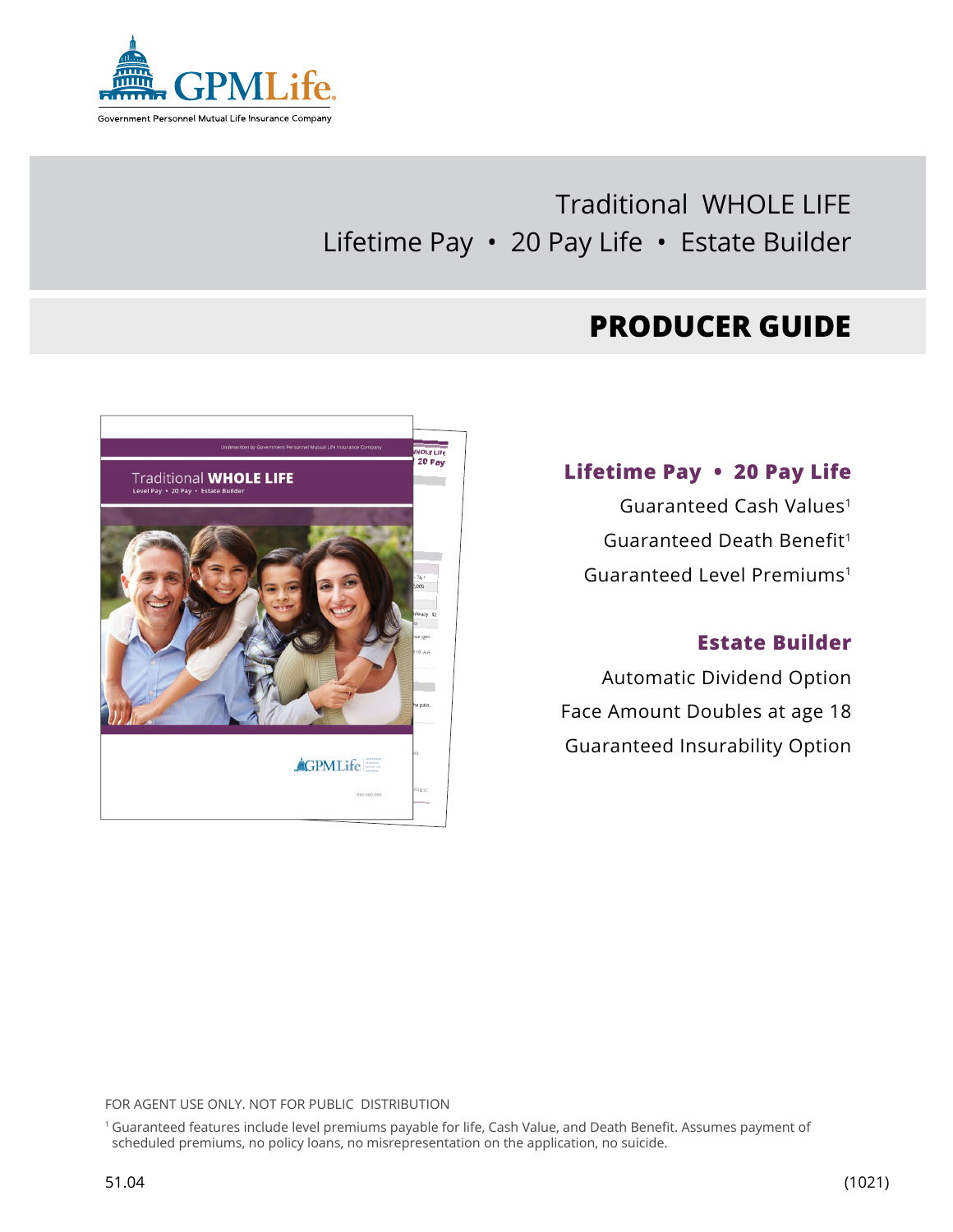## Traditional Whole Life **LIFETIME PAY** and **20 PAY LIFE** POLICY OVERVIEW

## GENERAL DESCRIPTION

Whole Life **Lifetime Pay** and **20 Pay Life** are policies that may be the perfect solution for lifetime protection with living benefits. These policies offer the capability to utilize the policy values for needs such as: college education, home improvements, debt, education or retirement. Several optional riders are available to customize either policy such as the **Accelerated Living Benefit Rider**<sup>1</sup>**,** in states where approved. In addition, these are participating policies which may receive dividends, if declared.

## POLICY FEATURES:

- Guaranteed Cash Value2
- Guaranteed Level Premiums<sup>2</sup>
- $\cdot$  Guaranteed Death Benefit<sup>2</sup>
- Accelerated Living Benefits (in approved states)
- Policy Loans
- Riders or Supplemental Benefit Options
- Participating Policy with Dividend Options

## LIFETIME PAY Life Insurance Policy

A Whole Life Insurance policy that matures at age 121. It may be just what your prospect needs if they are interested in the following: Lifetime protection, level premium payments after the first year, accelerated living benefits<sup>1</sup>, settlement options.

### 20 Pay Life Insurance Policy

With a 20 Pay Whole Life Insurance Policy premiums are level and are payable for twenty years. Once premiums are paid for 20 years, this policy is paid up.

### AVAILABILITY

LIFETIME Pay and 20 Pay Life policies are available on a fully underwritten basis. Both policies are available in all states except: New York and New Jersey. Unisex rates are used for policies in the state of Montana. Please check the current availability list for the latest state approval for policies and riders.

### DIVIDENDS

Dividends offer your clients the opportunity to share in the Company's surplus. Although dividends are not guaranteed, when paid they can be used in many ways, including enhancing the Cash Value and Death Benefit of the policy over time.

The automatic dividend option is the purchase of Paid-Up Additional Life Insurance. To select a different option, please indicate the request in the "Special Instructions / Requests" box on the state specific application. Following are the dividend options available:

- Paid-Up Additions
- Accumulate at Interest
- Reduce Premiums *(not available when premiums are paid via bank draft or cash.)*
- Cash Payment

An Annual Dividend Statement, will be provided to policy owners with policy values shown, including any dividends credited and additional Paid-Up Insurance purchased.

Dividends, if declared by the Board of Directors, are paid once a year.

### POLICY LOANS

A policy holder may borrow up to the loan value as described in the policy. The Loan Interest rate is 7.4%, payable in advance each year. (8.0% effective rate)

Loan Repayment may be made in part or in full at any time while this policy is in force.

A NOTE the Loan balance reduces the cash surrender value and policy proceeds payable at death.

### POLICY SURRENDER

We will pay the cash surrender value upon receipt of a valid and complete written request from the Policy Owner. A direct recognition adjustment will apply to the annual dividend calculation based on the loan balance outstanding during the year.

<sup>1</sup> Under current tax law, limitations may apply, consult a tax adviser for details.

 $2$  Guaranteed features includes level premiums payable for life, Cash Value, and Death Benefit. Assumes payment of scheduled premiums, no policy loans, no misrepresentation on the application, no suicide.

Form Series: ICC21 74T WL2021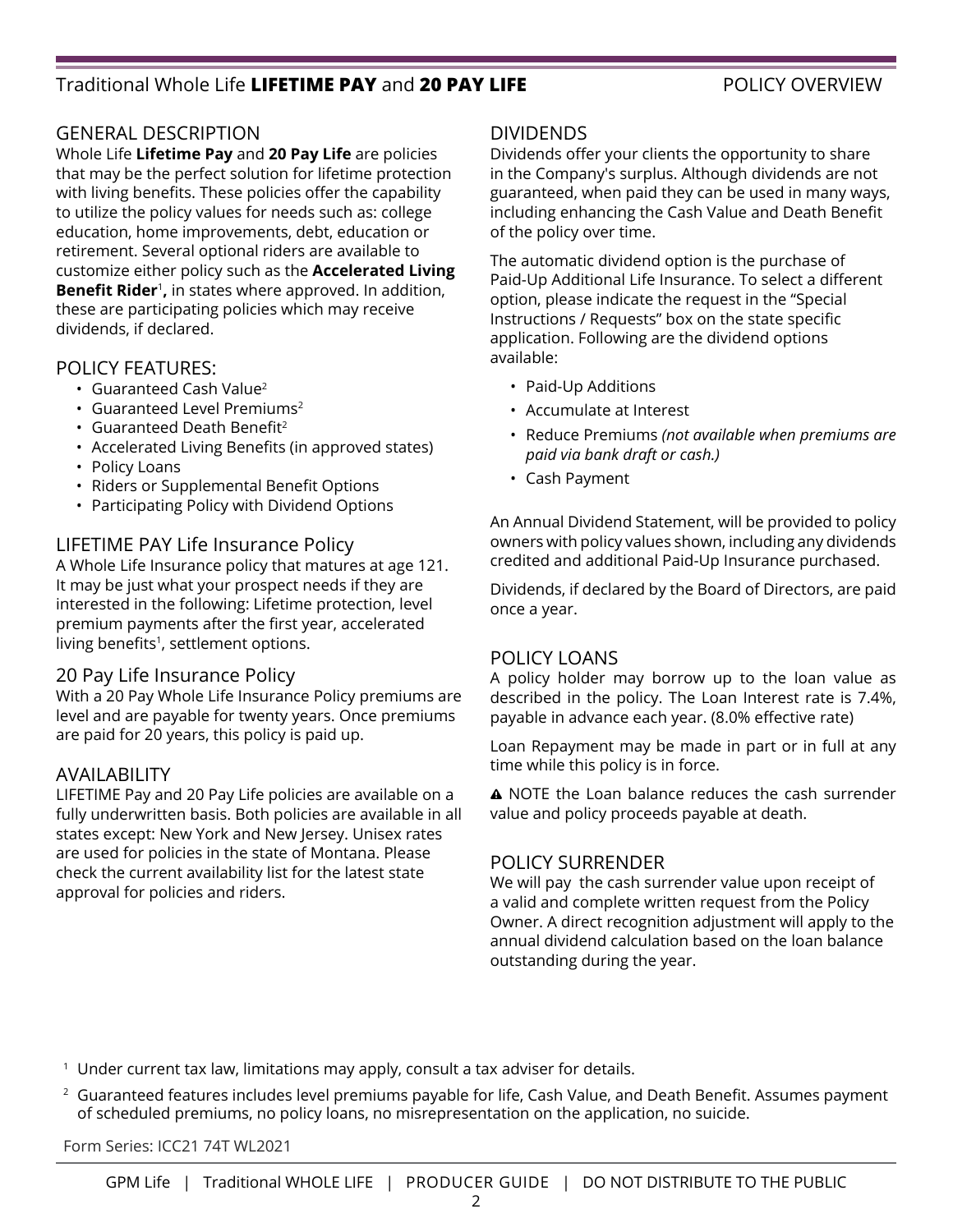## Traditional Whole Life **LIFETIME PAY** and **20 PAY LIFE** POLICY OVERVIEW

## MODAL PREMIUMS

Calculate modal premium using the following steps.

|                                                                          | STEP 1.<br>Calculate without policy fee and round to 2 decimal places |                                     |  |  |  |  |  |
|--------------------------------------------------------------------------|-----------------------------------------------------------------------|-------------------------------------|--|--|--|--|--|
|                                                                          | Annual                                                                | Premium Per Unit X Units X 1.00     |  |  |  |  |  |
|                                                                          | ய Semi-Annual                                                         | Premium Per Unit X Units X .53      |  |  |  |  |  |
|                                                                          | Quarterly                                                             | 26. Premium Per Unit X Units X      |  |  |  |  |  |
| ⋝                                                                        | <b>EFT Monthly</b>                                                    | Premium Per Unit X Units X .088     |  |  |  |  |  |
| $\mathbb{\mathbb{X}}$<br>Semi-Monthly<br>Premium Per Unit X Units X .044 |                                                                       |                                     |  |  |  |  |  |
| ш                                                                        | Bi-Weekly                                                             | Premium Per Unit X Units X .0406153 |  |  |  |  |  |

|               | STEP 2.<br>Add Modal Policy Fee |                                            |  |  |  |  |  |  |
|---------------|---------------------------------|--------------------------------------------|--|--|--|--|--|--|
|               | Annual                          | Result from step1 + \$48.00                |  |  |  |  |  |  |
| Σ             | Semi-Annual                     | Result from step1 + \$25.001               |  |  |  |  |  |  |
| ⊃             | Quarterly                       | Result from step1 $+$ \$13.00 <sup>2</sup> |  |  |  |  |  |  |
| Σ             | <b>EFT Monthly</b>              | Result from step1 + \$4.00                 |  |  |  |  |  |  |
| ш<br>$\alpha$ | Semi-Monthly                    | Result from step1 $+$ \$2.00               |  |  |  |  |  |  |
| $\mathbf{r}$  | Bi-Weekly                       | Result from step1 + \$2.00                 |  |  |  |  |  |  |

## GRACE PERIOD • NON-FORFEITURE

If premium payments are not made when due, there is a grace period within which to pay missed premium, or the policy will lapse.

If a premium has been in default less then 60 days, and if the policy has a Cash Value at the time of default, the owner has several options:

- 1. The net cash surrender value can purchase a reduced paid-up policy.
- 2. The net cash surrender value can purchase extended term insurance, unless the policy is rated.
- 3. The policy can be surrendered for its Cash Value.

Unless restricted by state law, the default option will be extended term insurance.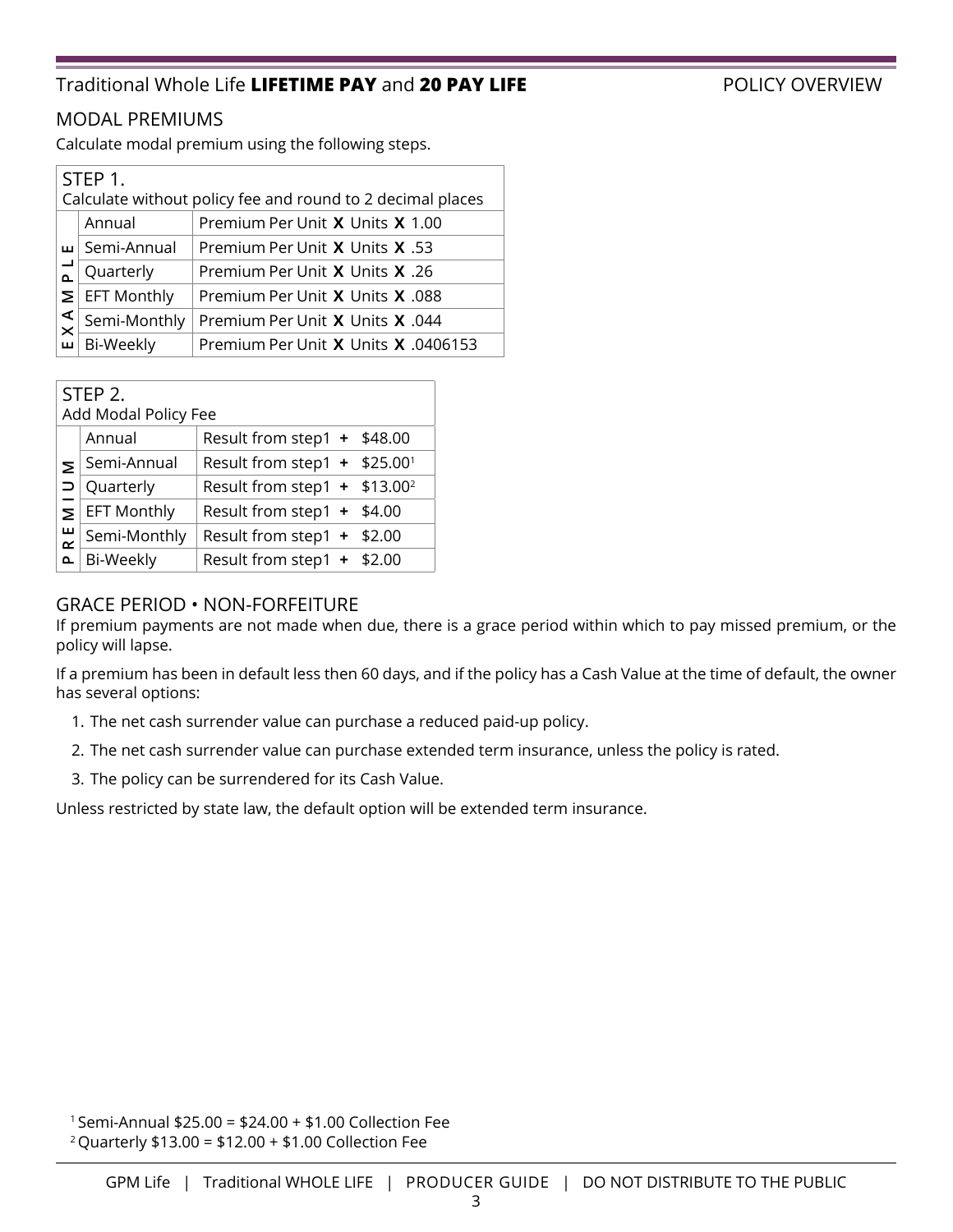## Traditional Whole Life **LIFETIME PAY** and **20 PAY LIFE** Accelerated Living Benefit RIDER

This Rider is automatically included in the policy at no additional premium<sup>1</sup>. It is included for the Primary Insured. The maximum amount of Death Benefit that can be accelerated is 100%. The maximum benefit that can be paid out over the Insured's lifetime is the lesser of the initial face amount or \$1,000,000. Accelerated Death Benefits are based on the present value of the Death Benefit the Owner requests, or \$1,000,000 if less, as well as the Insured's life expectancy.

## TERMINAL ILLNESS2

- Terminal Illness means that the Insured has a medical condition, resulting from bodily injury or disease, or both, which is expected to result in the death of the Insured within 24 months of diagnosis.
- The policy's benefit, values and premiums will be reduced in proportion to the amount of Death Benefit that was accelerated.
- Benefits paid out under this Rider may be subject to taxation. Some rider provisions differ by state.

## **State Variation FLORIDA - Terminal Illness**

- a. Death must be expected to occur within 12 months.
- b. A benefit can be accelerated only one time.

## CHRONIC ILLNESS2

- Chronic Illness means that the Insured is unable to perform at least 2 of the 6 Activities of Daily Living without substantial assistance for at least 90 days or the insured requires substantial supervision by another person, for at least 90 consecutive days due to severe cognitive impairment. The 6 Activities of Daily Living are bathing, continence, dressing, eating, toileting, and transferring.
- The Policyowner may be able to annually accelerate up to 24% of the initial policy Death Benefit.
- Each year, the Insured's Chronic Illness will have to be re-certified by a physician.
- The policy's benefit, values and premiums will be reduced in proportion to the amount of Death Benefit that was accelerated.
- Benefits paid out under this rider may be subject to taxation.
- Some rider provisions differ by state.
- The amount of payment under this rider, if approved, will be a fraction of the Death Benefit accelerated, and will depend on such factors as nature and severity of the health condition and the change in remaining life expectancy. The smaller the change in remaining life expectancy, the lower the payment. The larger the change in life expectancy, the higher the payment.

## **State Variation FLORIDA - Chronic Illness**

a. A benefit can be accelerated only one time.

## **Living Benefit Rider INCLUDED • No Additional Premium**

1 Included as a rider if approved in the policy's state of issue, not available for Underwriting Tables E or higher.

<sup>2</sup> Please consult the rider form for full details of qualifying conditions.

## **TERMINAL CHRONIC CRITICAL**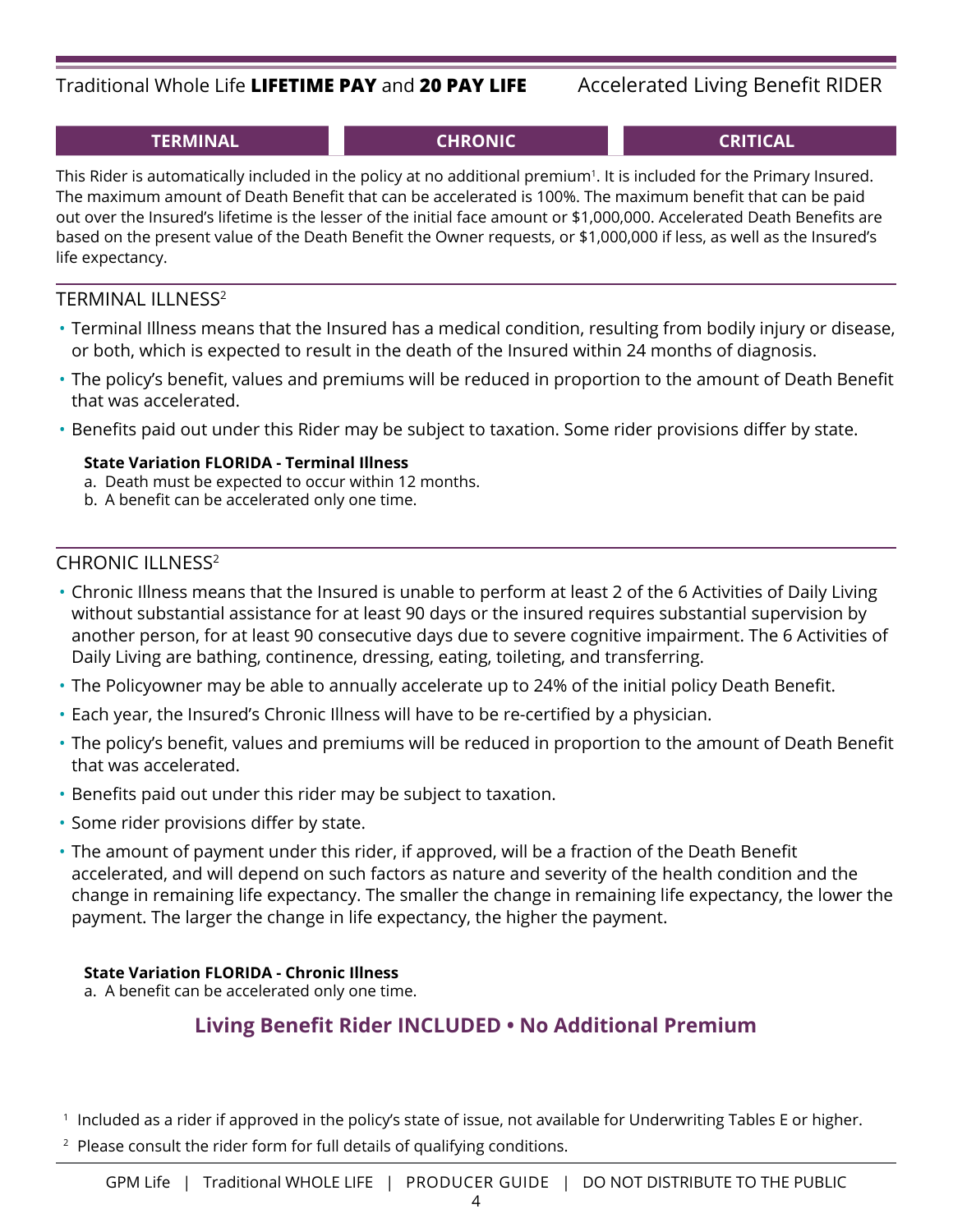## Traditional Whole Life **LIFETIME PAY** and **20 PAY LIFE** Accelerated Living Benefit RIDER

## **TERMINAL CHRONIC CRITICAL**

## CRITICAL ILLNESS2

- Critical Illness means that the Insured has been diagnosed with one of the following health conditions:
- Heart Attack the death of a portion of the heart muscle resulting from inadequate blood supply to the relevant
- area. It does not include angina or the chance findings of EKG changes indicative of a previous heart attack.
- Stroke (not including transient ischemic attacks).
- Cancer –there must be one or more malignant tumors present. The following conditions are not included: pre-malignant lesions, benign tumors, polyps, or skin cancer (except for invasive malignant melanoma).
- End stage renal failure chronic irreversible and total failure of both kidneys which requires renal transplantation or regular renal dialysis.
- Major organ transplant this includes transplant of a heart, lung, liver, kidney, pancreas or bone marrow.
- Amyotrophic Lateral Sclerosis (ALS)
- Blindness permanent and uncorrectable loss of sight in both eyes resulting from diabetic retinopathy.
- Paralysis complete and permanent loss of use of 2 or more limbs due to neurological injury producing paralysis resulting from trauma, CVA, polio, ALS, multiple sclerosis, or Guillain-Barre syndrome.
- The policy's benefit, values and premiums will be reduced in proportion to the amount of Death Benefit that was accelerated.
- Benefits paid out under this rider may be subject to taxation.
- Some rider provisions differ by state.
- The amount of payment under this rider, if approved, will be a fraction of the Death Benefit accelerated, and will depend on such factors as nature and severity of the health condition and the change in remaining life expectancy. The smaller the change in remaining life expectancy, the lower the payment. The larger the change in life expectancy, the higher the payment.

## **State Variation FLORIDA - Critical Illness**

a. A benefit can be accelerated only one time.

<sup>2</sup> Please consult the rider form for full details of qualifying conditions.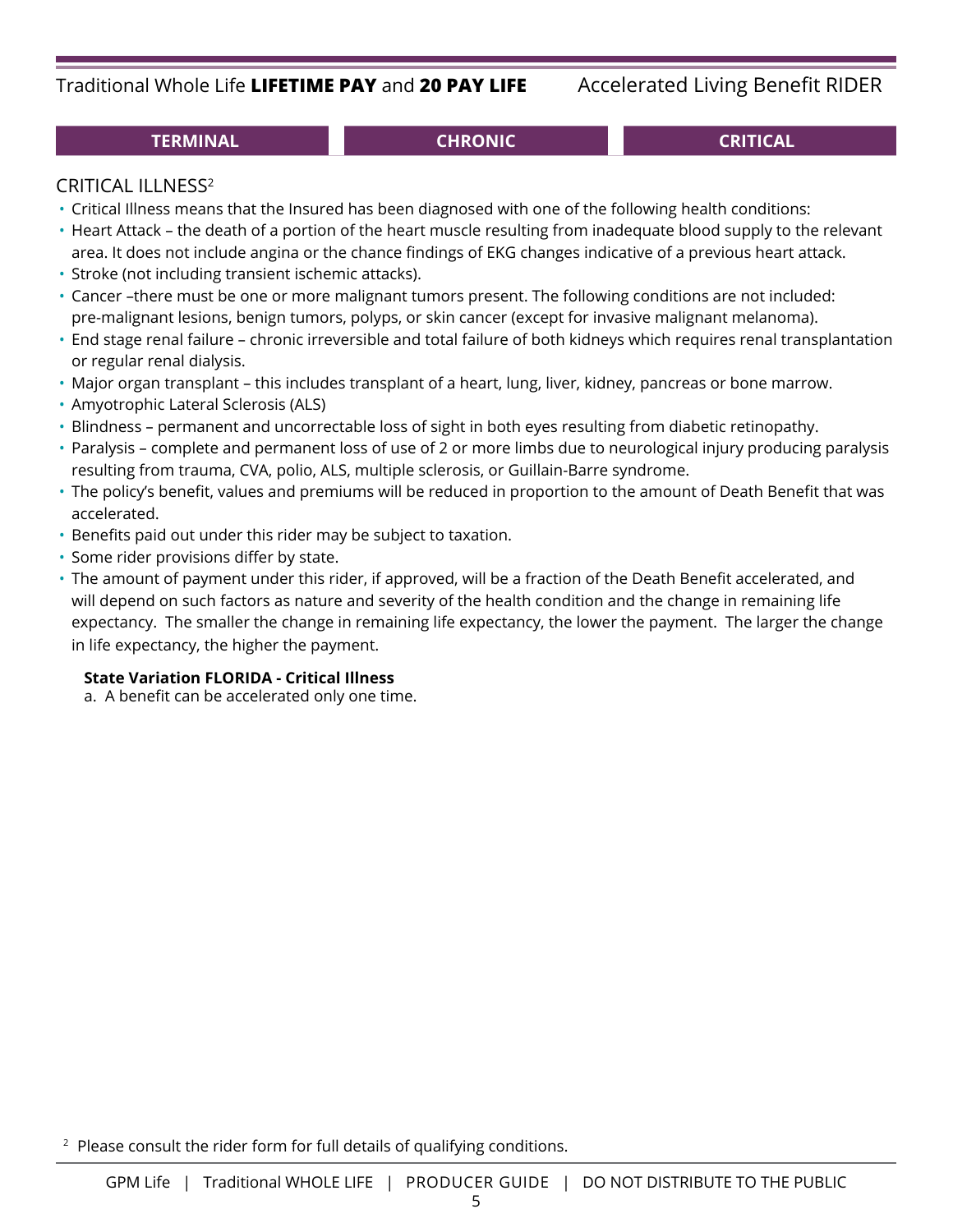## Traditional Whole Life **LIFETIME PAY** and **20 PAY LIFE** PRODUCER FAST FACTS

## KEY FEATURES

- Guaranteed Level Death Benefit Remains level during the life of the policy<sup>1</sup>
- Guaranteed Level Premiums Premiums will not increase
- Policy Loan Provision
- Rider and Supplemental Benefit options available
- Accelerated Living Benefit Rider
- Dividends (*Not Guaranteed*)

|                                                                                          | LIFETIME PAY (WL) <sup>2</sup>                                                                   |                                     |  |                                    | 20 PAY Life (20PL) <sup>2</sup>                                                                  |                                     |  |
|------------------------------------------------------------------------------------------|--------------------------------------------------------------------------------------------------|-------------------------------------|--|------------------------------------|--------------------------------------------------------------------------------------------------|-------------------------------------|--|
| Minimum<br>Face Amount                                                                   | <b>Underwriting Risk</b><br>Classification                                                       | <b>Issue Age</b><br>(Last Birthday) |  | <b>Minimum</b><br>Face Amount      | <b>Underwriting Risk</b><br>Classification                                                       | <b>Issue Age</b><br>(Last Birthday) |  |
| 10,000                                                                                   | Juvenile                                                                                         | $0 - 17$                            |  | 10,000                             | Juvenile                                                                                         | $0 - 17$                            |  |
| 25,000                                                                                   | <b>Standard Non-Tobacco</b><br><b>Standard Tobacco</b><br>Sub-standard through<br>Table 16 (A-P) | 18-49                               |  | 25,000                             | <b>Standard Non-Tobacco</b><br><b>Standard Tobacco</b><br>Sub-standard through<br>Table 16 (A-P) | 18-49                               |  |
| 50,000                                                                                   | Same as above                                                                                    | 50-80                               |  | 50,000                             | Same as above                                                                                    | 50-65                               |  |
| 250,001                                                                                  | Preferred NT and Tob<br>Preferred Plus NT                                                        | 18-65                               |  | 250,001                            | Preferred NT and Tob<br>Preferred Plus NT                                                        | 18-65                               |  |
| 100,000                                                                                  | Preferred NT and Tob<br>Preferred Plus NT                                                        | 66-80                               |  |                                    |                                                                                                  |                                     |  |
|                                                                                          | Premium Payment Period: life of the policy                                                       |                                     |  | Premium Payment Period: 20 years   |                                                                                                  |                                     |  |
| Policy Fees<br>Annual: \$48<br>Quarterly: $$12 + $1$ collection fee<br>Semi-Monthly: \$2 |                                                                                                  |                                     |  | EFT Monthly: \$4<br>Bi-Weekly: \$2 | Semi-Annual: \$24 + \$1 collection fee                                                           |                                     |  |
| Policy Loans                                                                             | Interest rate of 7.4%, payable in advance (8.0% effective rate)                                  |                                     |  |                                    |                                                                                                  | (view policy provisions)            |  |

### **Riders**<sup>2</sup>

| Name                    | Abbrv.      | <b>Issue Age</b><br>(Last Birthday) | Size Limits                                                                                                                                                                                  | Description                                                                                                                                                                                                                                                                                                                                                               |
|-------------------------|-------------|-------------------------------------|----------------------------------------------------------------------------------------------------------------------------------------------------------------------------------------------|---------------------------------------------------------------------------------------------------------------------------------------------------------------------------------------------------------------------------------------------------------------------------------------------------------------------------------------------------------------------------|
| Paid Up Additions Rider | <b>PUAR</b> | $0 - 75$                            | <b>Scheduled Premiums:</b><br>Minimum \$15 per payment<br><b>Unscheduled Premiums:</b><br>Minimum \$100 per payment<br>Maximum Annual Limit is the<br>maximum amount allowed as a<br>non-MEC | Provides the Insured the option<br>to purchase additional amounts<br>of paid-up insurance. The paid-<br>up additions increase the policy's<br>Death Benefit and Cash Value.<br>• Available on Lifetime Pay<br>• Available only at time of issue<br>• The dividend option will be the<br>same as the option elected on<br>the base policy<br>Form Series: ICC21 74U PUAR21 |
| Additional Term Rider   | <b>ATR</b>  | 18-60<br>(18-50 for<br>20 Pay)      | Minimum \$10,000                                                                                                                                                                             | Additional term life insurance<br>protection on the Primary<br>Insured.<br>Renewable and Convertible.<br>Form Series: ICC19 74E ATR19                                                                                                                                                                                                                                     |

1 Assumes payment of scheduled premiums; no misrepresentation on the application; no suicide; no policy loans <sup>2</sup> Traditional Whole Life – Lifetime Pay, 20 Pay, policy riders and supplemental benefits are not available in all states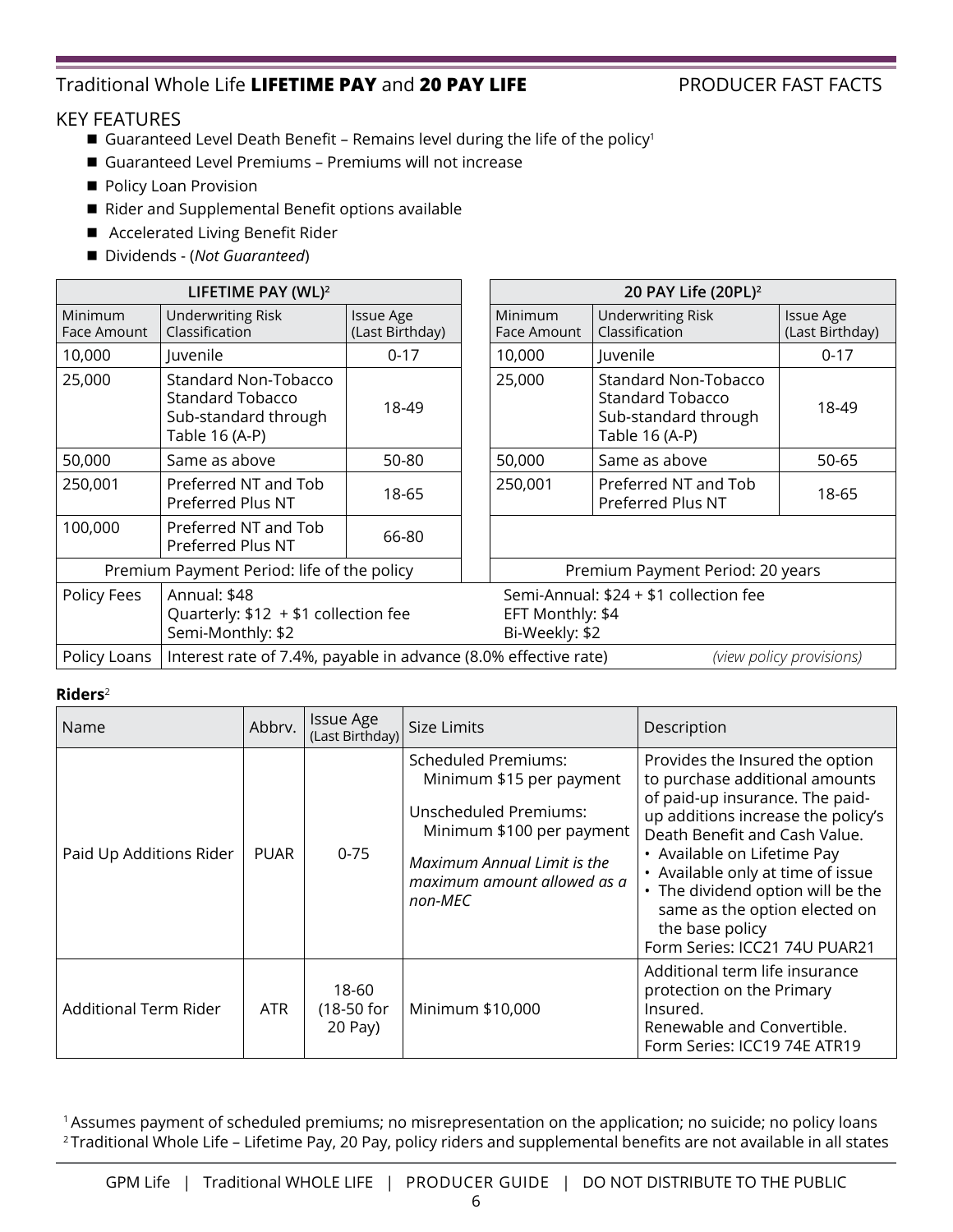## Traditional Whole Life **LIFETIME PAY** and **20 PAY LIFE** PRODUCER FAST FACTS

#### **Riders**1 –continued

| Name                                                                                                     | Abbrv.     | <b>Issue Age</b><br>(Last Birthday)         | <b>Size Limits</b>                                            | Description                                                                                                                                                                                                                                                                                                                                                                                                                                                                                                                                              |
|----------------------------------------------------------------------------------------------------------|------------|---------------------------------------------|---------------------------------------------------------------|----------------------------------------------------------------------------------------------------------------------------------------------------------------------------------------------------------------------------------------------------------------------------------------------------------------------------------------------------------------------------------------------------------------------------------------------------------------------------------------------------------------------------------------------------------|
| Spouse Insurance Rider                                                                                   | <b>SIR</b> | 18-45<br>Spouse                             | \$5,000 Minimum<br>\$100,000 Maximum                          | Term Life Insurance protection on the life<br>of the primary Insured's spouse at time of<br>issue and provides paid-up insurance on<br>the spouse if the primary Insured dies first.<br>Renewable and convertible.<br>Form Series: ICC19 74G SIR19                                                                                                                                                                                                                                                                                                       |
| Children's Insurance<br>Rider                                                                            | <b>CIR</b> | 14 days-17<br>(Child)<br>15-55<br>(Insured) | 1 Unit - Minimum<br>15 Unit - Maximum<br>$(1$ Unit = \$1,000) | Term Life Insurance protection on each of<br>the lives of the primary Insured's minor<br>children. Future children may be automati-<br>cally covered. Coverage is convertible to an<br>available Whole Life Insurance policy, up to<br>5 times the original amount when covered<br>minor reaches age 25.<br>Form Series: ICC19 74F CIR19                                                                                                                                                                                                                 |
| <b>Accelerated Living</b><br>Benefit Rider<br>-Terminal Illness<br>-Critical Illness<br>-Chronic Illness | AI BR      | 18-80                                       | Lesser of<br>\$1,000,000<br>or the policy's<br>Death Benefit. | • Provided for with no additional premium,<br>where approved in the state of issue<br>• Included with all Underwriting Risk<br>Classifications through Table 4(D)<br>• Allows for an acceleration of all or portion<br>of the Death Benefit in the event of an<br>eligible triggering event, subject to the<br>provisions of the Rider. If the Death<br>Benefit is more than \$1,000,000, then the<br>amount that can be accelerated is limited<br>to all or a portion of the \$1,000,000 and<br>not the Death Benefit.<br>Form Series: ICC17 70G ALBR17 |

### **Supplemental Benefits1**

| Name                                      | Abbrv.     | <b>Issue Age</b><br>(Last Birthday) | Size Limits                                                                             | Description                                                                                                                                                                              |
|-------------------------------------------|------------|-------------------------------------|-----------------------------------------------------------------------------------------|------------------------------------------------------------------------------------------------------------------------------------------------------------------------------------------|
| Waiver of Premium for<br>Disability       | <b>WPD</b> | 18-59                               | Same as Policy                                                                          | Waives future premiums upon<br>permanent disability of the Insured, as<br>defined in the policy.<br>Form# Series: ICC19 74J WPD19                                                        |
| <b>Accidental Death</b><br><b>Benefit</b> | <b>ADB</b> | $0 - 60$                            | \$25,000 Minimum<br>\$200,000 Maximum<br>(\$150,000 Maximum if<br>active duty military) | Additional life insurance for death<br>caused by an accident as defined in<br>the policy.<br>Form Series: ICC19 74I ADB19                                                                |
| Guaranteed Insurability<br>Option         | <b>GIO</b> | $0 - 38$                            | \$5,000 Minimum<br>\$35,000 Maximum                                                     | Permits the Owner to buy additional<br>life insurance without evidence of<br>insurability at the following attained<br>ages: 25, 28, 31, 34, 37, and 40.<br>Form Series: ICC19 58Z GIO19 |

1 Traditional Whole Life – Lifetime Pay, 20 Pay, policy riders and supplemental benefits are not available in all states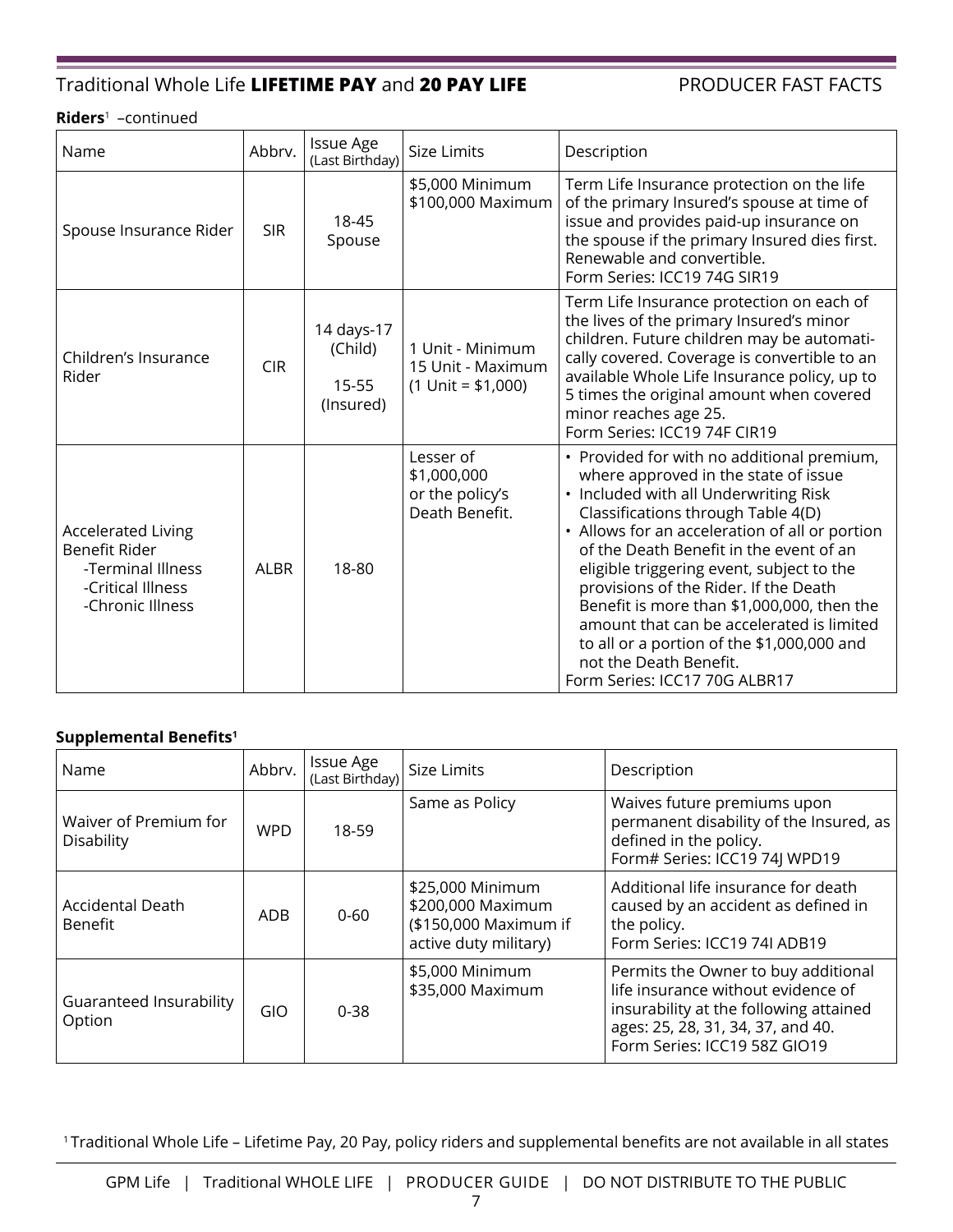## PAID-UP ADDITIONS RIDER PUAR AND THE SERVICE OF THE SERVICE OF THE PUAR PUAR PUAR.

**Increase a Whole Life Insurance Policy's Cash Value as well as its Death Benefit with PUAR.**



## What is "Paid-Up Additions Rider" Insurance?

It is a Whole Life Insurance Rider available on the Lifetime Pay policy which purchases additional paid-up life insurance through additional premiums, while increasing the policy's Cash Value and Death Benefits.

It is basically paying for an additional Death Benefit, in full, today. It is an immediate purchase of Paid Up Whole Life - life insurance coverage, which also has Cash Value.

# sellpoints

For people who use life insurance in their planning, the PUAR will allow them to accumulate Cash Value more quickly.

When is this Rider beneficial?

- 1. Value can be transferred from another policy via a 1035 exchange
- 2. The Death Benefit increases over time
- 3. Cash Values may be used for home purchases, college education or retirement supplement

This is a participating rider, which offers the opportunity to receive dividends. Dividends may be declared annually, and are not guaranteed.

Form Series: ICC21 74U PUAR21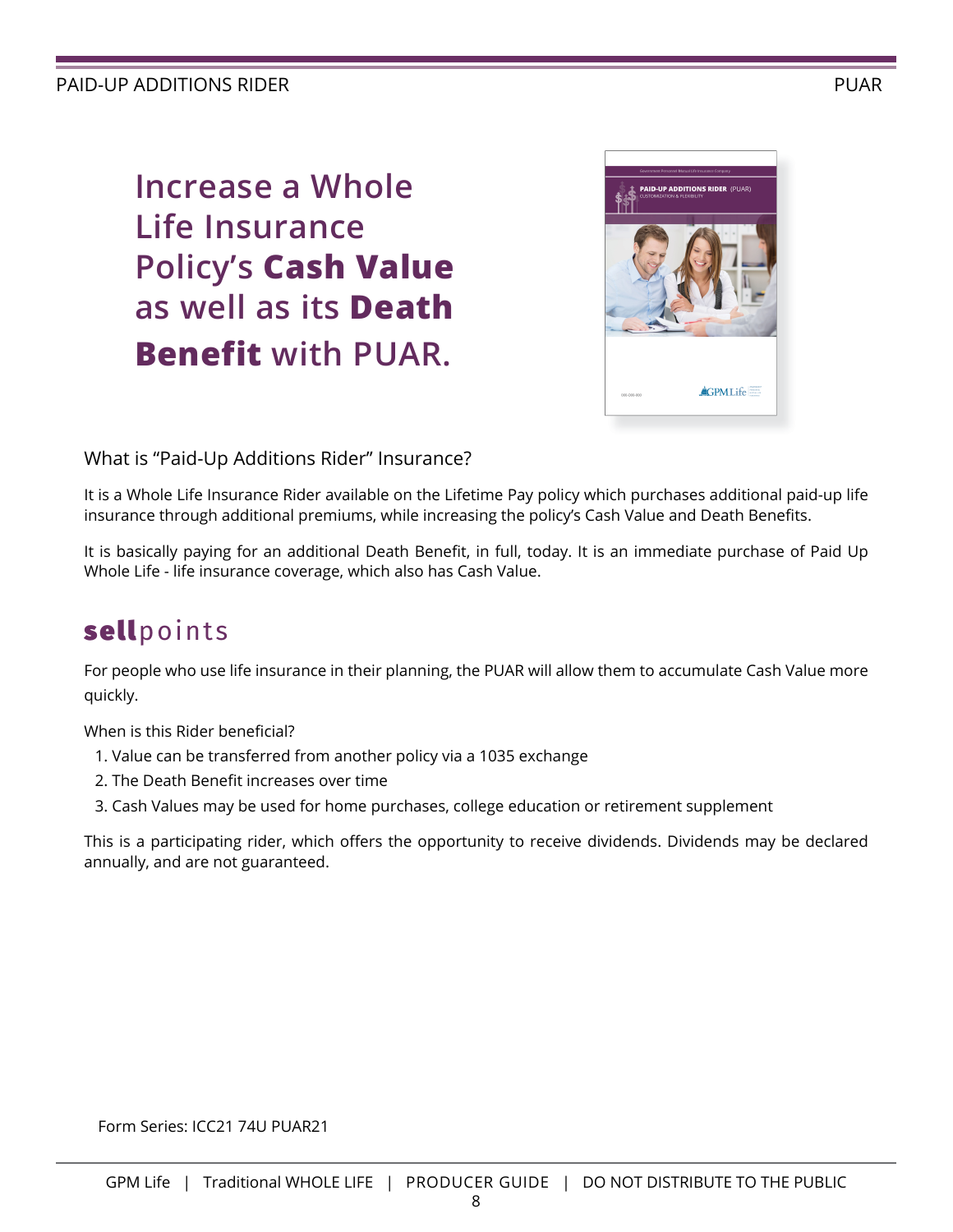## PAID-UP ADDITIONS RIDER PUAR AND THE SERVICE OF THE SERVICE OF THE PUAR PUAR PUAR.

RIDER DETAILS

**Two (2) payment options are available, Scheduled or Unscheduled.** 

**Scheduled PUAR Premium Payments.** Minimum scheduled premium is \$15 per payment, paid in addition to the basic policy premium.

**Unscheduled PUAR Premiums - Additional unscheduled premiums may be subject to Annual Maximum Limits, as shown on the policy.** This Limit applies to total PUAR premiums, both scheduled and unscheduled. The minimum premium is \$100 per payment.

**Annual Maximum Limit.** This is the largest amount of premium that may be paid in a year for this Rider, to ensure that the policy will not become a Modified Endowment Contract.

**Dividend Options.** As a participating rider, PUAR is eligible for dividends when added to a participating Lifetime Pay Whole Life Insurance Policy. The dividend option for the PUAR will be the same as the base policy. The default dividend option is "Paid-Up Additions"

**Dividend Options Include.** Paid-Up Additional Insurance (default), Paid in Cash, Reduce Premiums and Accumulate at Interest.

**Use It or Lose It.** Failure to pay any PUAR premiums in the first policy year or in any three consecutive years thereafter will result in loss of the right to purchase more paid-up life insurance. Prior PUAR premium payments are not affected by this rule.

**PUAR Availability.** Available with GPM Life's Traditional Lifetime Pay Whole Life Insurance Policy, at the time of original application. Not available with 20-Pay Life Insurance Policy.



**PUAR** provides customization & flexibility options with Whole Life Insurance policies

Form Series: ICC21 74U PUAR21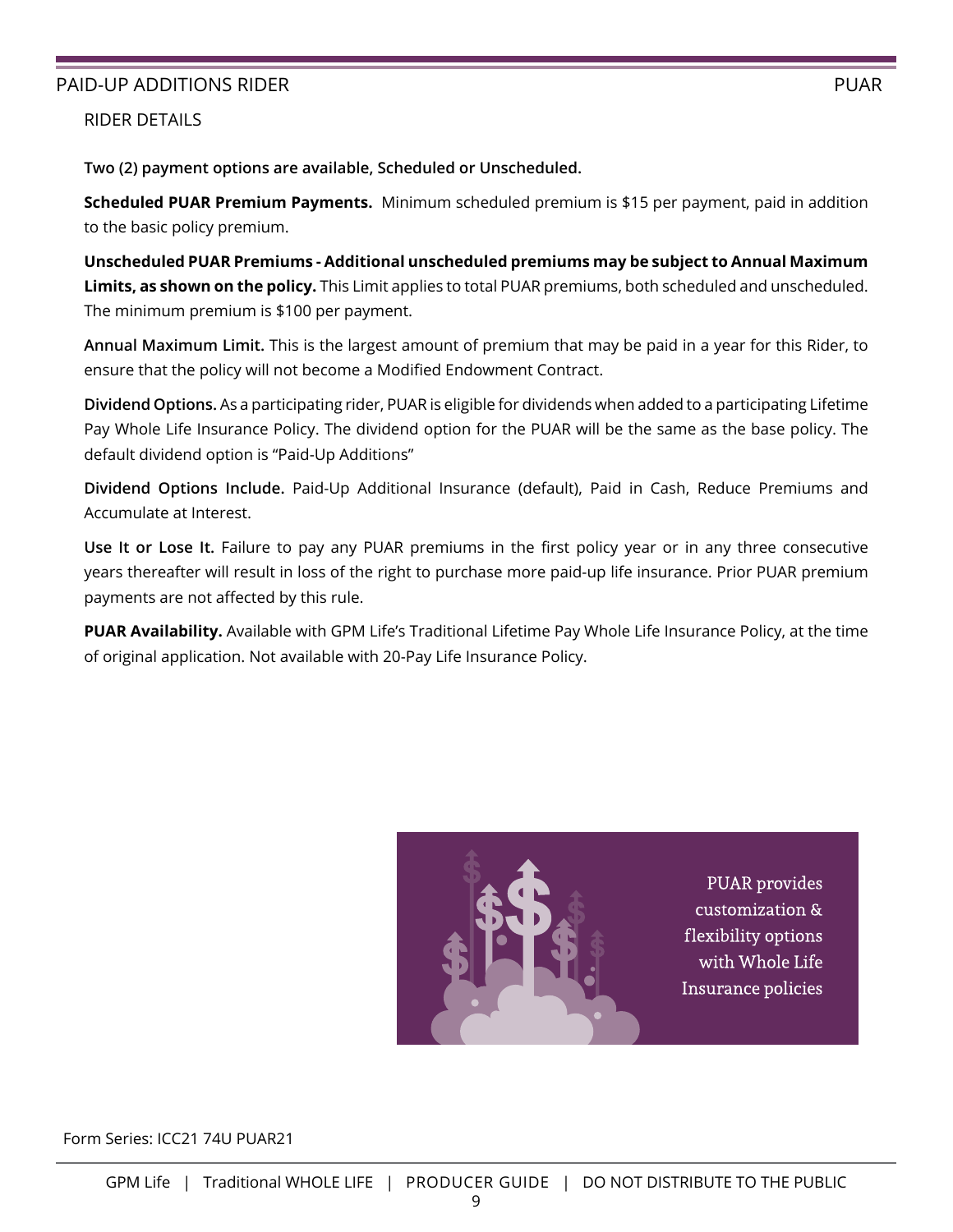## **ESTATE BUILDER** *for* Kids **POLICY OVERVIEW**

### GENERAL DESCRIPTION

**Estate Builder is a Whole Life Insurance policy for children ages 14 days to 14 years.** The initial Face Amount doubles automatically when the Insured turns

18 years of age, without additional premium or proof of insurability.

**A Guaranteed Insurability Option (GIO) is included on all issued policies.** This Whole Life Permanent Insurance Policy has a simplified application process and coverage through age 120, with features that allow purchasing individual policies on all children easier to complete, and faster to issue while affordable.

### INITIAL POLICY FACE AMOUNT

Minimum \$5,000 to Maximum \$35,000

#### CASH VALUES

Continue to grow at a guaranteed rate as long as premiums are paid. Subject to policy provisions.

Year by year Cash Values are available in the tables pages 13-22.

#### **INSURABILITY**

The initial face amount doubles at age 18 without additional premium, while the GIO guarantees the right of the owner to purchase a new GPM Life policy for an attained age premium at ages 25, 28, 31, 34, 37, and 40, without evidence of insurability and regardless of medical history, job, or extreme hobbies. These provisions form a solid financial foundation for children.

### DIVIDEND OPTION

These are participating policies and they pay dividends. This offers your clients the opportunity to share in the company's surplus. Although dividends are not guaranteed, they can be used in many ways, including enhancing the Cash Value and Death Benefit of the policy over time.

The automatic dividend option is the purchase of Paid-Up Additional Life Insurance. To select a different option, please indicate the request in the "Special Instructions / Requests" box on the state specific application. Following are the dividend options available:

- Paid-Up Additions
- Accumulate at Interest
- Reduce Premiums *(not available when payments are paid via bank draft or cash.)*
- Cash Payment

### ANNUAL DIVIDEND STATEMENT

An Annual Dividend Statement, will be provided to policy owners with policy values shown, including any dividends credited and additional Paid-Up Insurance purchased.

#### **How can policy holders use their dividends?**

- Purchase additional paid-up insurance
- Reduce premium of the basic policy
- Leave dividends on deposit to compound at interest
- Receive dividends in cash

Dividends, if declared by the Board of Directors, are paid once a year.

### APPLICATION DETAILS

*(When Grandparents are the policy owners at time of application)*

**If the Proposed Insured child(ren) reside with grandparents, WITHOUT a parent living in the same household.** The grandparent should be the applicant, owner, premium payer, sign the application and be able to answer medical questions accurately. Parent signature may be required. Include a written statement explaining the reason the child lives with the grandparents.

**If the Proposed Insured child(ren) reside with grandparents, WITH a parent living in the same household.**  The grandparent should be the applicant, owner, payer and sign the application. The parent needs to agree to the transaction by signing the application and answering the medical questions.

**If the Proposed Insured child(ren) reside with their parents, without grandparents living in the same household.** The grandparent may be the applicant, owner, payer and sign the application. The parent needs to agree to the transaction, by signing the application and answering the medical questions.

#### **A IMPORTANT**

DO NOT SUBMIT Applications requiring signatures from both grandparent and parent until all signatures have been collected on the application. The agent must see all children proposed for insurance at the time the application is taken.

#### AVAILABILITY

Available in all states except for the following: Montana, New Jersey and New York.

Form Series: ICC21 74S EB2021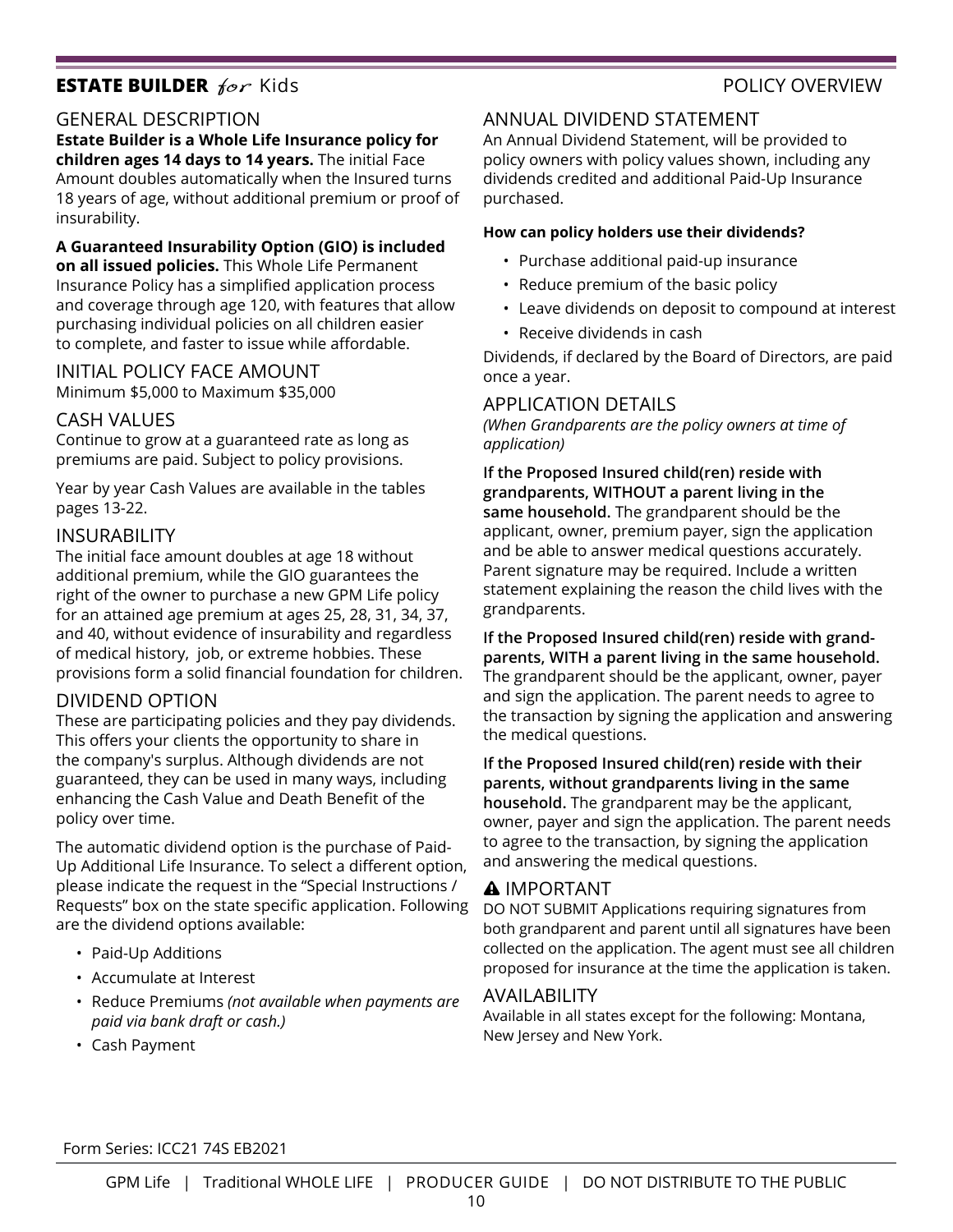## **ESTATE BUILDER** *for* Kids **PRODUCER FAST FACTS**

## KEY FEATURES

- Simple Application
- Participating Policy with dividend options<sup>2</sup>
- Guaranteed Cash Values<sup>1</sup>
- Initial Face Amount Automatically doubles on the policy anniversary after age 18 while premiums remain the same
- Guaranteed Insurability Option (GIO) offers the option to purchase six (6) additional policies for the initial face amount at ages specified in the policy.

| POLICY SPECIFICATIONS                                 | ICC21 74S EB2021                                                                                              |
|-------------------------------------------------------|---------------------------------------------------------------------------------------------------------------|
| Issue Ages (Last Birthday)   14 days through 14 years |                                                                                                               |
| <b>Issue Amounts</b>                                  | Minimum: \$5,000<br>Maximum: \$35,000                                                                         |
| Premium Payment                                       | Premiums are Guaranteed <sup>1</sup> to remain level over the entire premium paying<br>period through age 120 |
| Premium Modes                                         | Annual, Semi-Annual, EFT Monthly, Bi-Weekly Allotment                                                         |
| Minimum Premium                                       | $$15.00$ per month                                                                                            |
| Annual Policy Fee                                     | \$12.00                                                                                                       |

## CALCULATING PREMIUMS

Get your quotes through the online Estate Builder Calculator: www.gpmlifeeb.com.

For smart phones, tablets, laptops, desktops, or any device with Internet access.

*This Web App is always up to date. And, it uses less than 90k out of the common 3gb a month data plan. That's less than an average piece of e-mail. (Email is around 75kb.)*

## GUARANTEED INSURABILITY OPTION (GIO)

- Included in all issued Estate Builder policies
- Doubles at age 18! The Face Amount doubles on the policy anniversary after the Insured turns 18 years of age, without a premium increase.
- Also provides 6 opportunities to purchase additional coverage equal to the initial Face Amount, without additional underwriting – available at ages 25, 28, 31, 34, 37, and 40.

<sup>1</sup> Assumes payment of scheduled premiums, no misrepresentation on the application; no suicide; no policy loans <sup>2</sup> Dividends are not guaranteed. Dividends may be payable and credited in any policy year at the discretion of the Board of Directors. An Annual Statement will be provided to policy owners showing policy values.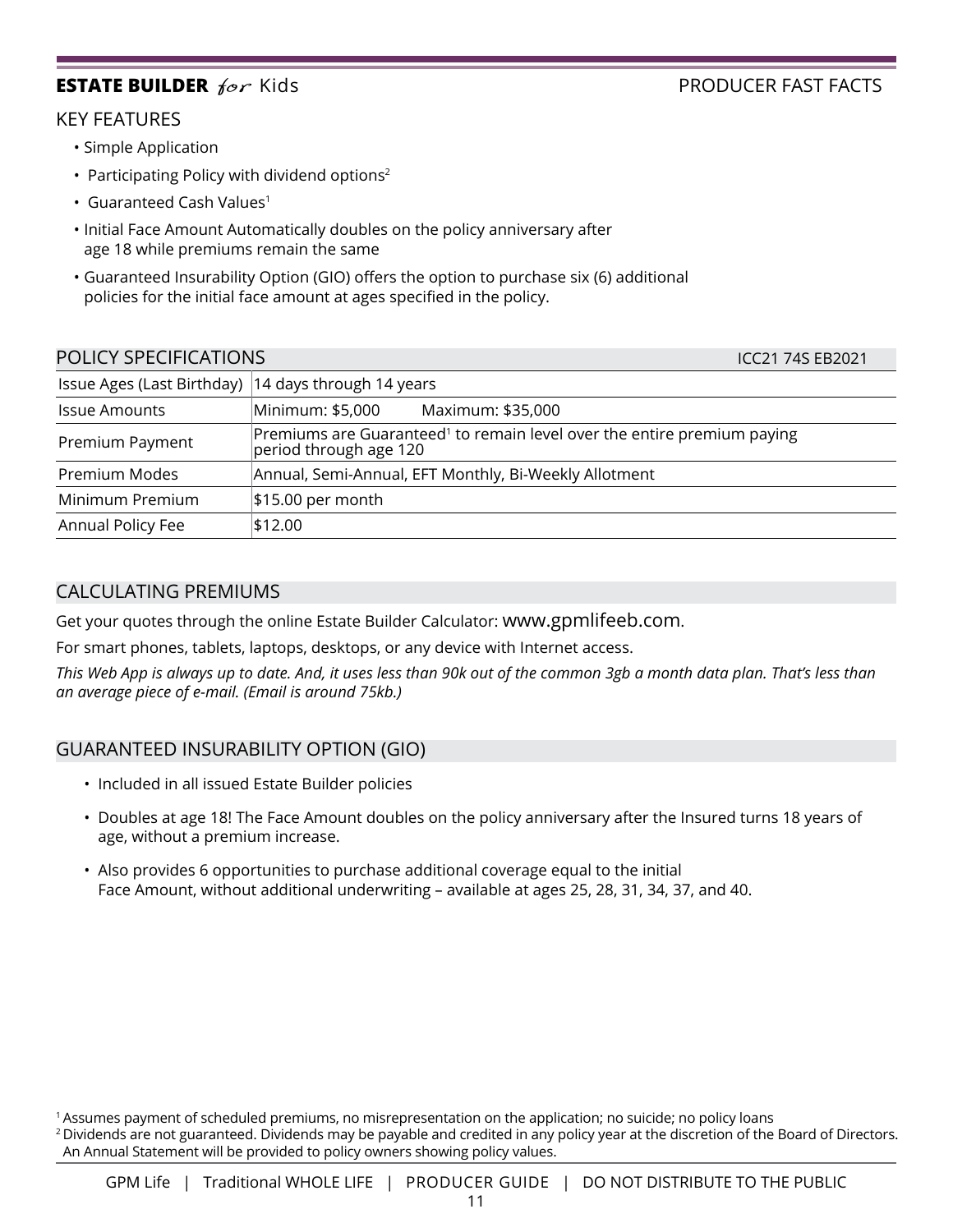|                |                          | <b>ESTATE BUILDER - Male Cash Values</b> |                                   |                  |                  |                  |                  |                  |
|----------------|--------------------------|------------------------------------------|-----------------------------------|------------------|------------------|------------------|------------------|------------------|
|                |                          |                                          |                                   | <b>Issue Age</b> |                  |                  |                  |                  |
| Duration<br>1  | 0                        | 1                                        | 2<br>$\qquad \qquad \blacksquare$ | 3                | 4                | 5                | 6                | 7                |
| 2              |                          |                                          |                                   |                  |                  |                  |                  |                  |
| 3              | $\overline{\phantom{a}}$ |                                          | 1.00                              | 1.00             | 2.00             | 2.00             | 3.00             | 3.00             |
| $\overline{4}$ | 5.00                     | 6.00                                     | 7.00                              | 8.00             | 8.00             | 9.00             | 10.00            | 11.00            |
| 5              | 11.00                    | 12.00                                    | 13.00                             | 14.00            | 15.00            | 16.00            | 17.00            | 18.00            |
| 6              | 17.00                    | 19.00                                    | 20.00                             | 21.00            | 22.00            | 24.00            | 25.00            | 26.00            |
| 7<br>8         | 24.00<br>30.00           | 25.00<br>32.00                           | 27.00<br>34.00                    | 28.00<br>35.00   | 30.00<br>37.00   | 31.00<br>39.00   | 33.00<br>41.00   | 35.00<br>43.00   |
| 9              | 37.00                    | 39.00                                    | 41.00                             | 43.00            | 45.00            | 47.00            | 50.00            | 52.00            |
| 10             | 44.00                    | 46.00                                    | 49.00                             | 51.00            | 53.00            | 56.00            | 58.00            | 60.00            |
| 11             | 51.00                    | 54.00                                    | 56.00                             | 59.00            | 62.00            | 64.00            | 67.00            | 69.00            |
| 12             | 59.00                    | 62.00                                    | 65.00                             | 67.00            | 70.00            | 73.00            | 76.00            | 78.00            |
| 13             | 67.00                    | 70.00                                    | 73.00                             | 76.00            | 79.00            | 82.00            | 84.00            | 87.00            |
| 14             | 75.00                    | 78.00                                    | 81.00                             | 85.00<br>94.00   | 88.00            | 90.00<br>99.00   | 93.00            | 96.00            |
| 15<br>16       | 83.00<br>91.00           | 87.00<br>95.00                           | 90.00<br>99.00                    | 102.00           | 96.00<br>105.00  | 108.00           | 102.00<br>111.00 | 105.00<br>115.00 |
| 17             | 100.00                   | 104.00                                   | 107.00                            | 111.00           | 114.00           | 117.00           | 121.00           | 124.00           |
| 18             | 109.00                   | 112.00                                   | 116.00                            | 119.00           | 123.00           | 127.00           | 131.00           | 135.00           |
| 19             | 117.00                   | 121.00                                   | 125.00                            | 129.00           | 133.00           | 137.00           | 141.00           | 145.00           |
| 20             | 126.00                   | 130.00                                   | 134.00                            | 138.00           | 142.00           | 147.00           | 151.00           | 156.00           |
| 21             | 135.00                   | 139.00                                   | 143.00                            | 148.00           | 153.00           | 157.00           | 162.00           | 168.00           |
| 22<br>23       | 144.00<br>153.00         | 148.00<br>158.00                         | 153.00<br>163.00                  | 158.00<br>168.00 | 163.00<br>174.00 | 168.00<br>180.00 | 174.00<br>186.00 | 180.00<br>192.00 |
| 24             | 163.00                   | 168.00                                   | 174.00                            | 179.00           | 185.00           | 192.00           | 198.00           | 205.00           |
| 25             | 173.00                   | 179.00                                   | 184.00                            | 191.00           | 197.00           | 204.00           | 211.00           | 218.00           |
| 26             | 183.00                   | 189.00                                   | 196.00                            | 202.00           | 209.00           | 217.00           | 224.00           | 232.00           |
| 27             | 194.00                   | 201.00                                   | 207.00                            | 215.00           | 222.00           | 230.00           | 238.00           | 246.00           |
| 28             | 205.00                   | 212.00                                   | 220.00                            | 227.00           | 235.00           | 243.00           | 252.00           | 260.00           |
| 29<br>30       | 217.00<br>229.00         | 224.00<br>237.00                         | 232.00<br>245.00                  | 240.00<br>254.00 | 249.00<br>262.00 | 257.00<br>271.00 | 266.00<br>281.00 | 275.00<br>290.00 |
| 31             | 242.00                   | 250.00                                   | 259.00                            | 268.00           | 277.00           | 286.00           | 296.00           | 305.00           |
| 32             | 255.00                   | 263.00                                   | 273.00                            | 282.00           | 291.00           | 301.00           | 311.00           | 321.00           |
| 33             | 268.00                   | 277.00                                   | 287.00                            | 296.00           | 306.00           | 316.00           | 327.00           | 337.00           |
| 34             | 282.00                   | 291.00                                   | 301.00                            | 311.00           | 322.00           | 332.00           | 343.00           | 354.00           |
| 35             | 296.00                   | 306.00                                   | 316.00                            | 327.00           | 337.00           | 348.00           | 359.00           | 371.00           |
| 36<br>37       | 310.00<br>325.00         | 321.00<br>336.00                         | 331.00<br>347.00                  | 342.00<br>358.00 | 353.00<br>370.00 | 365.00<br>382.00 | 376.00<br>394.00 | 388.00<br>406.00 |
| 38             | 340.00                   | 351.00                                   | 363.00                            | 374.00           | 386.00           | 399.00           | 412.00           | 425.00           |
| 39             | 355.00                   | 367.00                                   | 379.00                            | 391.00           | 404.00           | 417.00           | 430.00           | 445.00           |
| 40             | 371.00                   | 383.00                                   | 396.00                            | 408.00           | 422.00           | 435.00           | 450.00           | 465.00           |
| 41             | 388.00                   | 400.00                                   | 413.00                            | 426.00           | 440.00           | 455.00           | 470.00           | 485.00           |
| 42             | 404.00                   | 417.00                                   | 431.00                            | 445.00           | 459.00           | 475.00           | 490.00           | 507.00           |
| 43<br>44       | 421.00<br>439.00         | 435.00<br>453.00                         | 449.00<br>468.00                  | 464.00<br>484.00 | 479.00<br>500.00 | 495.00<br>517.00 | 512.00<br>534.00 | 529.00<br>552.00 |
| 45             | 457.00                   | 472.00                                   | 488.00                            | 504.00           | 521.00           | 539.00           | 557.00           | 575.00           |
| 46             | 476.00                   | 492.00                                   | 508.00                            | 525.00           | 543.00           | 561.00           | 580.00           | 600.00           |
| 47             | 496.00                   | 512.00                                   | 530.00                            | 547.00           | 566.00           | 585.00           | 604.00           | 625.00           |
| 48             | 516.00                   | 534.00                                   | 551.00                            | 570.00           | 589.00           | 609.00           | 629.00           | 650.00           |
| 49             | 537.00                   | 555.00                                   | 574.00                            | 593.00           | 613.00           | 634.00           | 655.00           | 676.00           |
| 50<br>51       | 559.00<br>582.00         | 578.00<br>601.00                         | 597.00<br>621.00                  | 617.00<br>642.00 | 638.00<br>663.00 | 659.00<br>685.00 | 681.00<br>708.00 | 703.00<br>731.00 |
| 52             | 605.00                   | 625.00                                   | 646.00                            | 667.00           | 689.00           | 712.00           | 735.00           | 759.00           |
| 53             | 628.00                   | 649.00                                   | 671.00                            | 693.00           | 716.00           | 739.00           | 763.00           | 787.00           |
| 54             | 653.00                   | 674.00                                   | 697.00                            | 719.00           | 743.00           | 767.00           | 791.00           | 816.00           |
| 55             | 678.00                   | 700.00                                   | 723.00                            | 747.00           | 771.00           | 795.00           | 820.00           | 846.00           |
| 56             | 704.00                   | 727.00                                   | 750.00                            | 774.00           | 799.00           | 824.00           | 850.00           | 876.00           |
| 57<br>58       | 730.00<br>757.00         | 754.00<br>781.00                         | 778.00<br>806.00                  | 802.00<br>831.00 | 828.00<br>857.00 | 853.00<br>883.00 | 879.00<br>910.00 | 906.00<br>937.00 |
| 59             | 784.00                   | 809.00                                   | 834.00                            | 860.00           | 887.00           | 913.00           | 940.00           | 968.00           |
| 60             | 812.00                   | 838.00                                   | 863.00                            | 890.00           | 916.00           | 944.00           | 971.00           | 999.00           |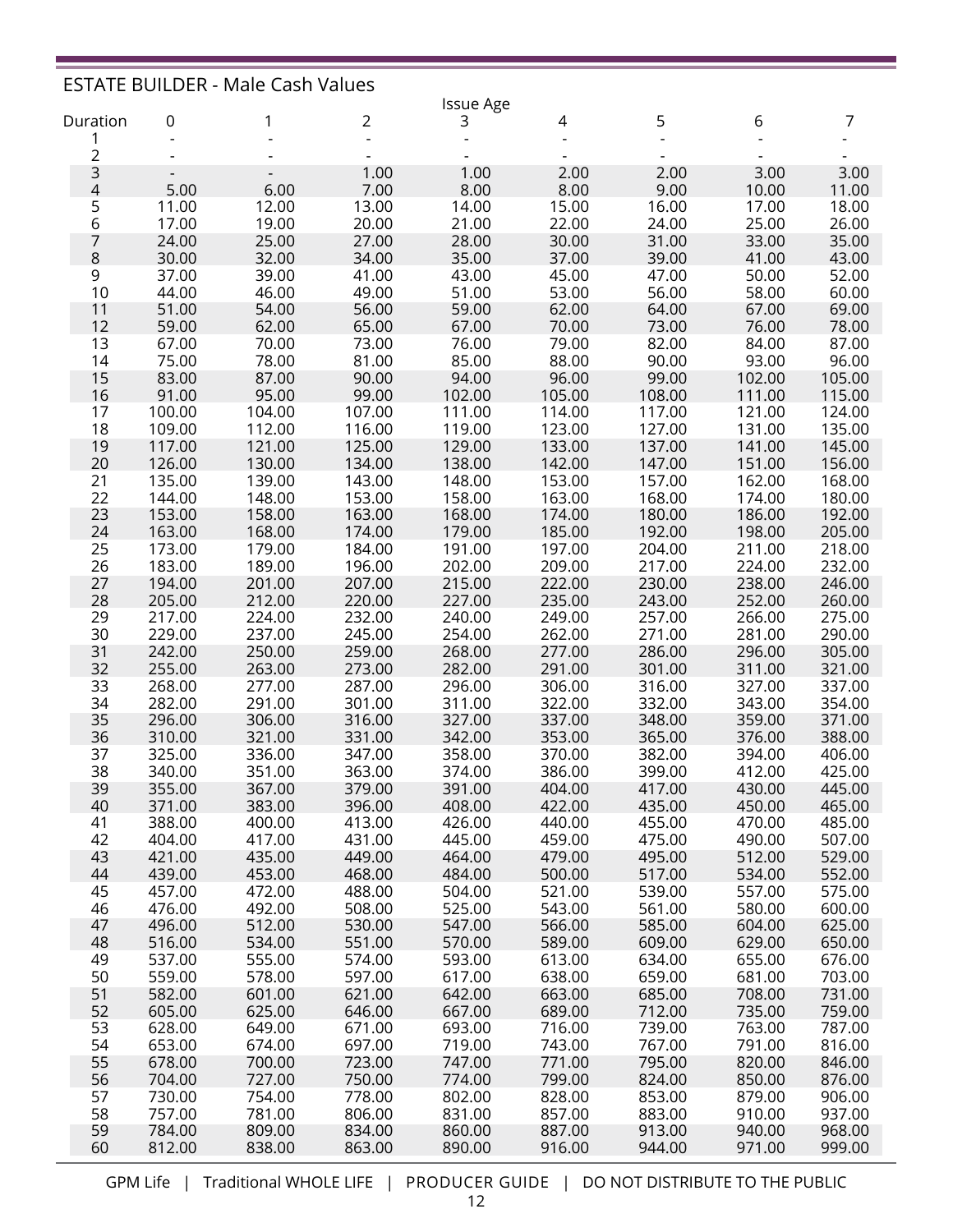|                   |                  | <b>ESTATE BUILDER - Male Cash Values (continued)</b> |                  |                        |                  |                    |                      |  |
|-------------------|------------------|------------------------------------------------------|------------------|------------------------|------------------|--------------------|----------------------|--|
|                   |                  |                                                      | 10               | <b>Issue Age</b><br>11 | 12               | 13                 | 14                   |  |
| Duration<br>1     | 8                | 9                                                    |                  |                        |                  |                    |                      |  |
| $\overline{c}$    |                  |                                                      |                  |                        |                  |                    |                      |  |
|                   | 4.00             | 4.00                                                 | 5.00             | 5.00                   | 6.00             | 6.00               | 6.00                 |  |
| $\frac{3}{4}$     | 11.00            | 12.00                                                | 13.00            | 14.00                  | 15.00            | 15.00              | 16.00                |  |
| $\frac{5}{6}$     | 19.00            | 21.00                                                | 22.00            | 23.00                  | 23.00            | 24.00              | 24.00                |  |
|                   | 28.00            | 29.00                                                | 30.00            | 32.00                  | 33.00            | 33.00              | 33.00                |  |
| 7                 | 36.00            | 38.00                                                | 39.00            | 41.00                  | 41.00            | 42.00              | 43.00                |  |
| 8                 | 45.00            | 47.00                                                | 48.00            | 49.00                  | 50.00            | 51.00              | 52.00                |  |
| $\mathsf 9$<br>10 | 54.00<br>63.00   | 56.00<br>64.00                                       | 57.00<br>66.00   | 58.00<br>67.00         | 59.00<br>69.00   | 61.00<br>70.00     | 62.00<br>72.00       |  |
| 11                | 71.00            | 73.00                                                | 75.00            | 77.00                  | 79.00            | 81.00              | 83.00                |  |
| 12                | 80.00            | 82.00                                                | 84.00            | 86.00                  | 89.00            | 91.00              | 94.00                |  |
| 13                | 89.00            | 91.00                                                | 94.00            | 97.00                  | 99.00            | 102.00             | 105.00               |  |
| 14                | 98.00            | 101.00                                               | 104.00           | 107.00                 | 110.00           | 113.00             | 117.00               |  |
| 15                | 108.00           | 111.00                                               | 114.00           | 118.00                 | 121.00           | 125.00             | 129.00               |  |
| 16                | 118.00           | 121.00                                               | 125.00           | 129.00                 | 133.00           | 137.00             | 142.00               |  |
| 17                | 128.00           | 132.00                                               | 136.00           | 140.00                 | 145.00           | 150.00             | 155.00               |  |
| 18                | 139.00           | 143.00                                               | 148.00           | 153.00                 | 158.00           | 163.00             | 168.00               |  |
| 19                | 150.00           | 155.00                                               | 160.00           | 165.00                 | 171.00           | 176.00             | 182.00               |  |
| 20<br>21          | 161.00<br>173.00 | 167.00<br>179.00                                     | 172.00<br>185.00 | 178.00<br>192.00       | 184.00<br>198.00 | 190.00<br>205.00   | 197.00<br>212.00     |  |
| 22                | 186.00           | 192.00                                               | 199.00           | 205.00                 | 212.00           | 219.00             | 227.00               |  |
| 23                | 199.00           | 205.00                                               | 212.00           | 220.00                 | 227.00           | 234.00             | 242.00               |  |
| 24                | 212.00           | 219.00                                               | 227.00           | 234.00                 | 242.00           | 250.00             | 258.00               |  |
| 25                | 226.00           | 233.00                                               | 241.00           | 249.00                 | 257.00           | 266.00             | 274.00               |  |
| 26                | 240.00           | 248.00                                               | 256.00           | 264.00                 | 273.00           | 282.00             | 291.00               |  |
| 27                | 254.00           | 263.00                                               | 271.00           | 280.00                 | 289.00           | 298.00             | 308.00               |  |
| 28                | 269.00           | 278.00                                               | 287.00           | 296.00                 | 306.00           | 315.00             | 325.00               |  |
| 29                | 284.00           | 293.00                                               | 303.00           | 313.00                 | 323.00           | 333.00             | 343.00               |  |
| 30                | 299.00           | 309.00                                               | 319.00           | 329.00                 | 340.00           | 351.00             | 362.00               |  |
| 31<br>32          | 315.00<br>332.00 | 325.00<br>342.00                                     | 336.00<br>353.00 | 347.00<br>364.00       | 358.00<br>376.00 | 369.00<br>388.00   | 381.00<br>401.00     |  |
| 33                | 348.00           | 359.00                                               | 371.00           | 383.00                 | 395.00           | 408.00             | 422.00               |  |
| 34                | 365.00           | 377.00                                               | 389.00           | 402.00                 | 415.00           | 429.00             | 443.00               |  |
| 35                | 383.00           | 395.00                                               | 408.00           | 421.00                 | 435.00           | 450.00             | 465.00               |  |
| 36                | 401.00           | 414.00                                               | 428.00           | 442.00                 | 456.00           | 472.00             | 488.00               |  |
| 37                | 420.00           | 433.00                                               | 448.00           | 463.00                 | 478.00           | 495.00             | 512.00               |  |
| 38                | 439.00           | 454.00                                               | 469.00           | 485.00                 | 501.00           | 518.00             | 536.00               |  |
| 39                | 459.00           | 475.00                                               | 490.00           | 507.00                 | 524.00           | 542.00             | 561.00               |  |
| 40                | 480.00           | 496.00                                               | 513.00           | 530.00                 | 548.00           | 567.00             | 586.00               |  |
| 41                | 502.00           | 519.00                                               | 536.00           | 554.00                 | 573.00           | 592.00             | 613.00               |  |
| 42<br>43          | 524.00<br>547.00 | 542.00<br>565.00                                     | 560.00<br>584.00 | 579.00<br>604.00       | 598.00<br>625.00 | 619.00             | 640.00<br>667.00     |  |
| 44                | 571.00           | 590.00                                               | 610.00           | 630.00                 | 651.00           | 645.00<br>673.00   | 695.00               |  |
| 45                | 595.00           | 615.00                                               | 635.00           | 657.00                 | 679.00           | 701.00             | 724.00               |  |
| 46                | 620.00           | 641.00                                               | 662.00           | 684.00                 | 707.00           | 730.00             | 754.00               |  |
| 47                | 646.00           | 667.00                                               | 689.00           | 712.00                 | 735.00           | 759.00             | 783.00               |  |
| 48                | 672.00           | 694.00                                               | 717.00           | 740.00                 | 764.00           | 789.00             | 814.00               |  |
| 49                | 699.00           | 722.00                                               | 745.00           | 769.00                 | 794.00           | 819.00             | 844.00               |  |
| 50                | 726.00           | 750.00                                               | 774.00           | 799.00                 | 824.00           | 849.00             | 876.00               |  |
| 51                | 754.00           | 779.00                                               | 803.00           | 829.00                 | 854.00           | 880.00             | 907.00               |  |
| 52                | 783.00           | 808.00                                               | 833.00           | 859.00                 | 885.00           | 912.00             | 939.00               |  |
| 53                | 812.00           | 838.00                                               | 863.00           | 890.00                 | 916.00           | 943.00             | 971.00               |  |
| 54<br>55          | 842.00<br>872.00 | 868.00<br>898.00                                     | 894.00<br>925.00 | 921.00<br>952.00       | 948.00<br>980.00 | 976.00<br>1,008.00 | 1,004.00<br>1,037.00 |  |
| 56                | 902.00           | 929.00                                               | 956.00           | 984.00                 | 1,012.00         | 1,041.00           | 1,070.00             |  |
| 57                | 933.00           | 960.00                                               | 988.00           | 1,016.00               | 1,045.00         | 1,074.00           | 1,104.00             |  |
| 58                | 964.00           | 992.00                                               | 1,020.00         | 1,049.00               | 1,078.00         | 1,108.00           | 1,138.00             |  |
| 59                | 996.00           | 1,024.00                                             | 1,053.00         | 1,082.00               | 1,112.00         | 1,141.00           | 1,171.00             |  |
| 60                | 1,027.00         | 1,056.00                                             | 1,086.00         | 1,115.00               | 1,145.00         | 1,175.00           | 1,205.00             |  |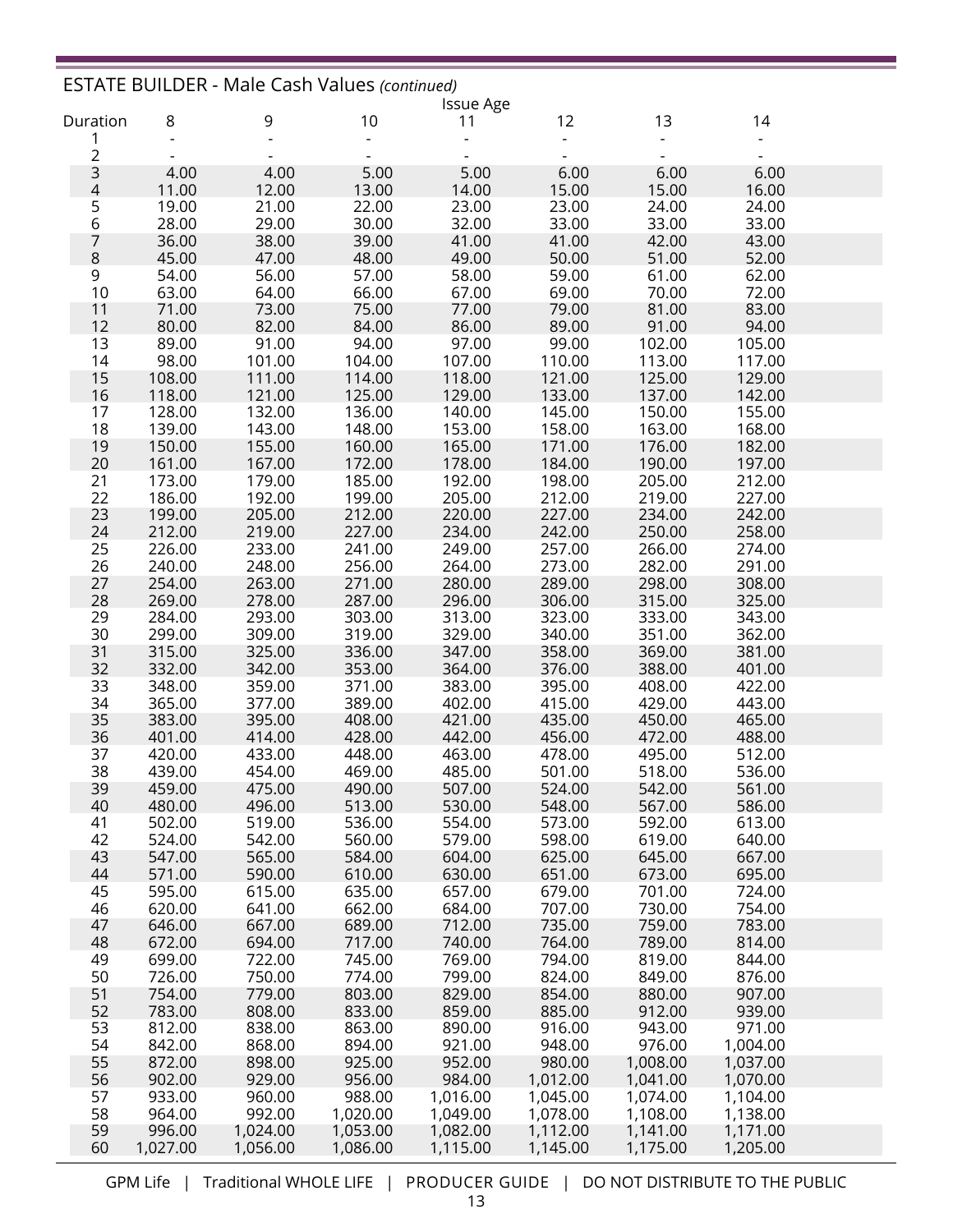## ESTATE BUILDER - Male Cash Values *(continued)*

|          |             |          |          | <b>Issue Age</b> |          |          |          |          |
|----------|-------------|----------|----------|------------------|----------|----------|----------|----------|
| Duration | $\mathbf 0$ | 1        | 2        | 3                | 4        | 5        | 6        | 7        |
| 61       | 841.00      | 867.00   | 893.00   | 920.00           | 947.00   | 974.00   | 1,002.00 | 1,031.00 |
| 62       | 869.00      | 896.00   | 923.00   | 950.00           | 978.00   | 1,006.00 | 1,034.00 | 1,063.00 |
| 63       | 899.00      | 926.00   | 953.00   | 981.00           | 1,009.00 | 1,037.00 | 1,066.00 | 1,096.00 |
| 64       | 928.00      | 956.00   | 983.00   | 1,012.00         | 1,040.00 | 1,069.00 | 1,099.00 | 1,128.00 |
| 65       | 958.00      | 986.00   | 1,014.00 | 1,043.00         | 1,072.00 | 1,101.00 | 1,131.00 | 1,161.00 |
| 66       | 989.00      | 1,017.00 | 1,046.00 | 1,075.00         | 1,104.00 | 1,134.00 | 1,164.00 | 1,194.00 |
| 67       | 1,019.00    | 1,048.00 | 1,077.00 | 1,107.00         | 1,137.00 | 1,166.00 | 1,196.00 | 1,226.00 |
| 68       | 1,051.00    | 1,080.00 | 1,109.00 | 1,139.00         | 1,169.00 | 1,199.00 | 1,229.00 | 1,259.00 |
| 69       | 1,082.00    | 1,112.00 | 1,142.00 | 1,171.00         | 1,201.00 | 1,231.00 | 1,261.00 | 1,291.00 |
| 70       | 1,114.00    | 1,144.00 | 1,174.00 | 1,204.00         | 1,234.00 | 1,263.00 | 1,293.00 | 1,322.00 |
| 71       | 1,146.00    | 1,176.00 | 1,206.00 | 1,236.00         | 1,266.00 | 1,295.00 | 1,325.00 | 1,354.00 |
| 72       | 1,178.00    | 1,208.00 | 1,238.00 | 1,268.00         | 1,297.00 | 1,327.00 | 1,356.00 | 1,386.00 |
| 73       | 1,210.00    | 1,240.00 | 1,270.00 | 1,299.00         | 1,329.00 | 1,358.00 | 1,388.00 | 1,417.00 |
| 74       | 1,242.00    | 1,272.00 | 1,301.00 | 1,331.00         | 1,360.00 | 1,390.00 | 1,419.00 | 1,448.00 |
| 75       | 1,274.00    | 1,303.00 | 1,333.00 | 1,362.00         | 1,392.00 | 1,421.00 | 1,449.00 | 1,478.00 |
| 76       | 1,305.00    | 1,335.00 | 1,364.00 | 1,393.00         | 1,422.00 | 1,451.00 | 1,480.00 | 1,508.00 |
| 77       | 1,336.00    | 1,366.00 | 1,395.00 | 1,424.00         | 1,453.00 | 1,481.00 | 1,509.00 | 1,536.00 |
| 78       | 1,367.00    | 1,397.00 | 1,426.00 | 1,455.00         | 1,483.00 | 1,511.00 | 1,538.00 | 1,564.00 |
| 79       | 1,398.00    | 1,427.00 | 1,456.00 | 1,485.00         | 1,512.00 | 1,540.00 | 1,566.00 | 1,590.00 |
| 80       | 1,429.00    | 1,458.00 | 1,486.00 | 1,514.00         | 1,541.00 | 1,567.00 | 1,592.00 | 1,615.00 |
| 81       | 1,459.00    | 1,487.00 | 1,515.00 | 1,542.00         | 1,568.00 | 1,593.00 | 1,616.00 | 1,638.00 |
| 82       | 1,489.00    | 1,517.00 | 1,544.00 | 1,570.00         | 1,594.00 | 1,618.00 | 1,639.00 | 1,659.00 |
| 83       | 1,518.00    | 1,545.00 | 1,571.00 | 1,596.00         | 1,619.00 | 1,640.00 |          |          |
|          |             |          |          |                  |          |          | 1,660.00 | 1,678.00 |
| 84       | 1,546.00    | 1,572.00 | 1,597.00 | 1,620.00         | 1,641.00 | 1,661.00 | 1,679.00 | 1,695.00 |
| 85       | 1,573.00    | 1,598.00 | 1,621.00 | 1,642.00         | 1,662.00 | 1,680.00 | 1,696.00 | 1,711.00 |
| 86       | 1,599.00    | 1,622.00 | 1,643.00 | 1,663.00         | 1,681.00 | 1,697.00 | 1,712.00 | 1,725.00 |
| 87       | 1,623.00    | 1,644.00 | 1,664.00 | 1,682.00         | 1,698.00 | 1,713.00 | 1,726.00 | 1,738.00 |
| 88       | 1,645.00    | 1,665.00 | 1,683.00 | 1,699.00         | 1,713.00 | 1,727.00 | 1,739.00 | 1,751.00 |
| 89       | 1,666.00    | 1,684.00 | 1,700.00 | 1,714.00         | 1,727.00 | 1,740.00 | 1,752.00 | 1,764.00 |
| 90       | 1,685.00    | 1,701.00 | 1,715.00 | 1,728.00         | 1,741.00 | 1,753.00 | 1,764.00 | 1,776.00 |
| 91       | 1,701.00    | 1,716.00 | 1,729.00 | 1,741.00         | 1,753.00 | 1,765.00 | 1,776.00 | 1,787.00 |
| 92       | 1,717.00    | 1,730.00 | 1,742.00 | 1,754.00         | 1,766.00 | 1,777.00 | 1,788.00 | 1,798.00 |
| 93       | 1,730.00    | 1,743.00 | 1,755.00 | 1,767.00         | 1,778.00 | 1,789.00 | 1,798.00 | 1,807.00 |
| 94       | 1,743.00    | 1,755.00 | 1,767.00 | 1,779.00         | 1,789.00 | 1,799.00 | 1,808.00 | 1,816.00 |
| 95       | 1,756.00    | 1,768.00 | 1,779.00 | 1,790.00         | 1,800.00 | 1,809.00 | 1,817.00 | 1,824.00 |
| 96       | 1,768.00    | 1,780.00 | 1,790.00 | 1,800.00         | 1,809.00 | 1,817.00 | 1,824.00 | 1,831.00 |
| 97       | 1,780.00    | 1,791.00 | 1,801.00 | 1,810.00         | 1,818.00 | 1,825.00 | 1,831.00 | 1,837.00 |
| 98       | 1,792.00    | 1,801.00 | 1,810.00 | 1,818.00         | 1,825.00 | 1,832.00 | 1,838.00 | 1,843.00 |
| 99       | 1,802.00    | 1,811.00 | 1,819.00 | 1,826.00         | 1,832.00 | 1,838.00 | 1,844.00 | 1,850.00 |
| 100      | 1,811.00    | 1,819.00 | 1,826.00 | 1,833.00         | 1,839.00 | 1,844.00 | 1,850.00 | 1,856.00 |
| 101      | 1,820.00    | 1,827.00 | 1,833.00 | 1,839.00         | 1,845.00 | 1,851.00 | 1,857.00 | 1,863.00 |
| 102      | 1,827.00    | 1,834.00 | 1,840.00 | 1,845.00         | 1,851.00 | 1,857.00 | 1,863.00 | 1,869.00 |
| 103      | 1,834.00    | 1,840.00 | 1,846.00 | 1,851.00         | 1,858.00 | 1,863.00 | 1,869.00 | 1,875.00 |
| 104      | 1,841.00    | 1,846.00 | 1,852.00 | 1,858.00         | 1,864.00 | 1,870.00 | 1,875.00 | 1,880.00 |
| 105      | 1,847.00    | 1,852.00 | 1,858.00 | 1,864.00         | 1,870.00 | 1,875.00 | 1,881.00 | 1,886.00 |
| 106      | 1,853.00    | 1,859.00 | 1,865.00 | 1,870.00         | 1,876.00 | 1,881.00 | 1,886.00 | 1,891.00 |
| 107      | 1,859.00    | 1,865.00 | 1,871.00 | 1,876.00         | 1,881.00 | 1,886.00 | 1,891.00 | 1,896.00 |
| 108      | 1,865.00    | 1,871.00 | 1,876.00 | 1,882.00         | 1,887.00 | 1,891.00 | 1,896.00 | 1,900.00 |
| 109      | 1,871.00    | 1,877.00 | 1,882.00 | 1,887.00         | 1,892.00 | 1,896.00 | 1,901.00 | 1,905.00 |
| 110      | 1,877.00    | 1,882.00 | 1,887.00 | 1,892.00         | 1,897.00 | 1,901.00 | 1,905.00 | 1,909.00 |
| 111      | 1,883.00    | 1,888.00 | 1,892.00 | 1,897.00         | 1,901.00 | 1,906.00 | 1,910.00 | 1,913.00 |
| 112      | 1,888.00    | 1,893.00 | 1,897.00 | 1,902.00         | 1,906.00 | 1,910.00 | 1,914.00 | 1,917.00 |
| 113      | 1,893.00    | 1,898.00 | 1,902.00 | 1,906.00         | 1,910.00 | 1,914.00 | 1,918.00 | 1,921.00 |
| 114      | 1,898.00    | 1,902.00 | 1,906.00 | 1,910.00         | 1,914.00 | 1,918.00 | 1,921.00 | 2,000.00 |
| 115      | 1,902.00    | 1,907.00 | 1,911.00 | 1,914.00         | 1,918.00 | 1,922.00 | 2,000.00 |          |
| 116      | 1,907.00    | 1,911.00 | 1,915.00 | 1,918.00         | 1,922.00 | 2,000.00 |          |          |
| 117      | 1,911.00    | 1,915.00 | 1,919.00 | 1,922.00         | 2,000.00 |          |          |          |
| 118      | 1,915.00    | 1,919.00 | 1,922.00 | 2,000.00         |          |          |          |          |
| 119      | 1,919.00    | 1,922.00 | 2,000.00 |                  |          |          |          |          |
| 120      | 1,923.00    | 2,000.00 |          |                  |          |          |          |          |
|          |             |          |          |                  |          |          |          |          |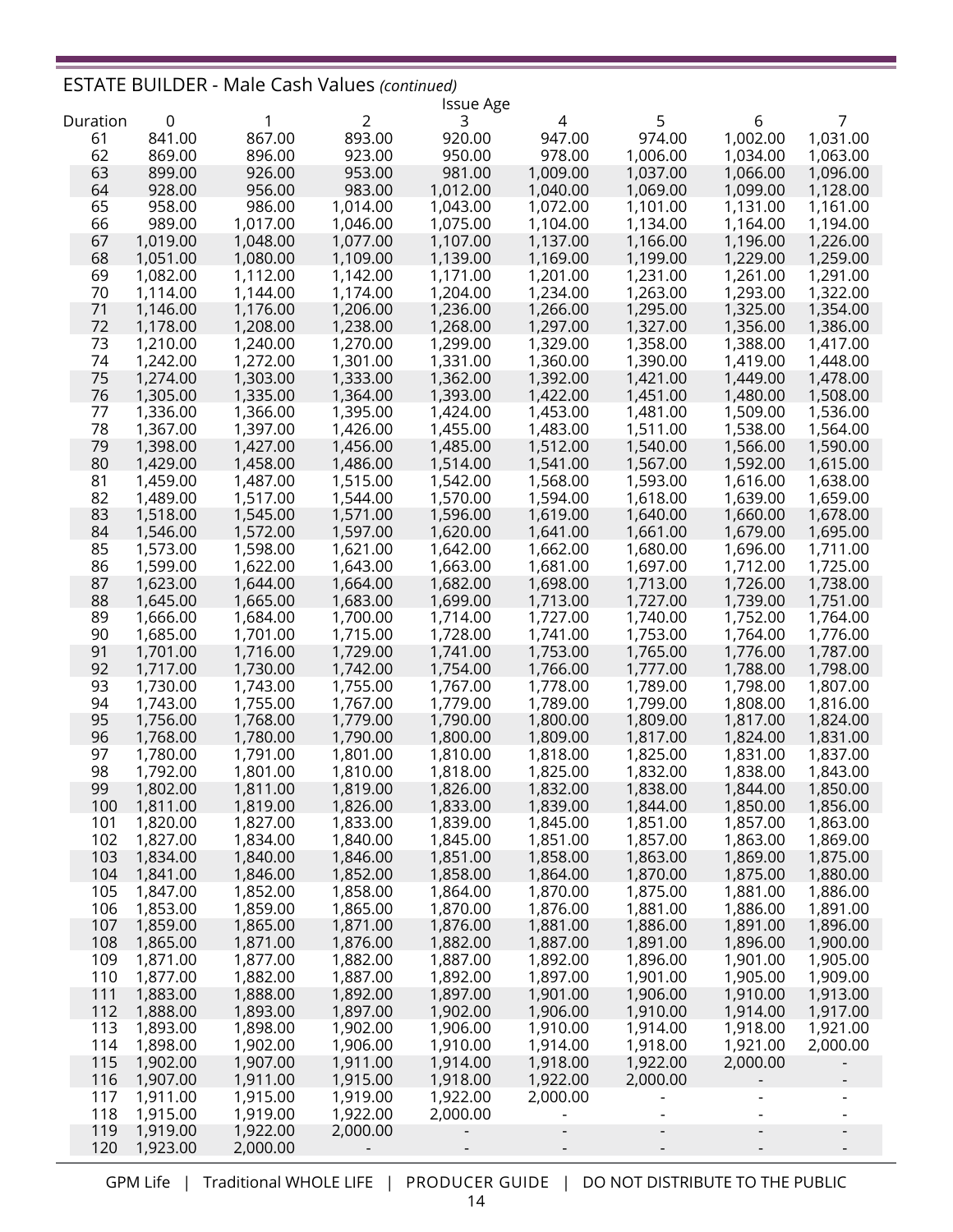## ESTATE BUILDER - Male Cash Values *(continued)*

|          |                      |          |          | <b>Issue Age</b> |                          |                          |                          |  |
|----------|----------------------|----------|----------|------------------|--------------------------|--------------------------|--------------------------|--|
| Duration | 8                    | 9        | 10       | 11               | 12                       | 13                       | 14                       |  |
| 61       | 1,060.00             | 1,089.00 | 1,119.00 | 1,148.00         | 1,178.00                 | 1,208.00                 | 1,238.00                 |  |
| 62       | 1,092.00             | 1,122.00 | 1,152.00 | 1,182.00         | 1,211.00                 | 1,241.00                 | 1,271.00                 |  |
| 63       | 1,125.00             | 1,155.00 | 1,185.00 | 1,215.00         | 1,244.00                 | 1,274.00                 | 1,304.00                 |  |
| 64       | 1,158.00             | 1,188.00 | 1,218.00 | 1,247.00         | 1,277.00                 | 1,307.00                 | 1,336.00                 |  |
| 65       | 1,191.00             | 1,221.00 | 1,250.00 | 1,280.00         | 1,310.00                 | 1,339.00                 | 1,368.00                 |  |
| 66       | 1,224.00             | 1,253.00 | 1,283.00 | 1,312.00         | 1,342.00                 | 1,371.00                 | 1,401.00                 |  |
| 67       | 1,256.00             | 1,286.00 | 1,315.00 | 1,345.00         | 1,374.00                 | 1,403.00                 | 1,432.00                 |  |
| 68       | 1,288.00             | 1,318.00 | 1,347.00 | 1,376.00         | 1,406.00                 | 1,435.00                 | 1,463.00                 |  |
| 69       | 1,320.00             | 1,350.00 | 1,379.00 | 1,408.00         | 1,437.00                 | 1,466.00                 | 1,494.00                 |  |
| 70       | 1,352.00             | 1,381.00 | 1,410.00 | 1,439.00         | 1,468.00                 | 1,496.00                 | 1,524.00                 |  |
| 71       | 1,383.00             | 1,413.00 | 1,442.00 | 1,470.00         | 1,498.00                 | 1,526.00                 | 1,552.00                 |  |
| 72       | 1,415.00             | 1,444.00 | 1,472.00 | 1,500.00         | 1,528.00                 | 1,554.00                 | 1,579.00                 |  |
| 73       | 1,446.00             | 1,474.00 | 1,502.00 | 1,530.00         | 1,556.00                 | 1,581.00                 | 1,604.00                 |  |
| 74       | 1,476.00             | 1,504.00 | 1,531.00 | 1,558.00         | 1,583.00                 | 1,606.00                 | 1,628.00                 |  |
| 75       | 1,506.00             | 1,533.00 | 1,559.00 | 1,584.00         | 1,608.00                 | 1,629.00                 | 1,649.00                 |  |
| 76       | 1,535.00             | 1,561.00 | 1,586.00 | 1,609.00         | 1,631.00                 | 1,651.00                 | 1,669.00                 |  |
| 77       | 1,563.00             | 1,587.00 | 1,611.00 | 1,633.00         | 1,652.00                 | 1,670.00                 | 1,687.00                 |  |
| 78       | 1,589.00             | 1,612.00 | 1,634.00 | 1,654.00         | 1,672.00                 | 1,688.00                 | 1,703.00                 |  |
| 79       | 1,614.00             | 1,635.00 | 1,655.00 | 1,673.00         | 1,689.00                 | 1,704.00                 | 1,717.00                 |  |
| 80       | 1,637.00             | 1,656.00 | 1,674.00 | 1,691.00         | 1,705.00                 | 1,718.00                 | 1,731.00                 |  |
| 81       | 1,658.00             | 1,676.00 | 1,692.00 | 1,706.00         | 1,720.00                 | 1,732.00                 | 1,744.00                 |  |
| 82       | 1,677.00             | 1,693.00 | 1,708.00 | 1,721.00         | 1,733.00                 | 1,745.00                 | 1,757.00                 |  |
| 83       | 1,694.00             | 1,709.00 | 1,722.00 | 1,734.00         | 1,746.00                 | 1,758.00                 | 1,769.00                 |  |
| 84       | 1,710.00             | 1,723.00 | 1,735.00 | 1,747.00         | 1,759.00                 | 1,770.00                 | 1,781.00                 |  |
| 85       | 1,724.00             | 1,736.00 | 1,748.00 | 1,760.00         | 1,771.00                 | 1,782.00                 | 1,792.00                 |  |
| 86       | 1,737.00             | 1,749.00 | 1,761.00 | 1,772.00         | 1,783.00                 | 1,793.00                 | 1,802.00                 |  |
| 87       | 1,750.00             | 1,762.00 | 1,773.00 | 1,784.00         | 1,794.00                 | 1,803.00                 | 1,811.00                 |  |
| 88       | 1,763.00             | 1,774.00 | 1,785.00 | 1,795.00         | 1,804.00                 | 1,812.00                 | 1,819.00                 |  |
| 89       | 1,775.00             | 1,786.00 | 1,796.00 | 1,804.00         | 1,812.00                 | 1,820.00                 | 1,826.00                 |  |
| 90       | 1,786.00             | 1,796.00 | 1,805.00 | 1,813.00         | 1,820.00                 | 1,827.00                 | 1,833.00                 |  |
| 91       | 1,797.00             | 1,806.00 | 1,814.00 | 1,821.00         | 1,828.00                 | 1,833.00                 | 1,839.00                 |  |
| 92       | 1,807.00             | 1,815.00 | 1,822.00 | 1,828.00         | 1,834.00                 | 1,840.00                 | 1,845.00                 |  |
| 93       | 1,815.00             | 1,822.00 | 1,829.00 | 1,835.00         | 1,840.00                 | 1,846.00                 | 1,852.00                 |  |
| 94       | 1,823.00             | 1,830.00 | 1,835.00 | 1,841.00         | 1,847.00                 | 1,853.00                 | 1,859.00                 |  |
| 95       | 1,830.00             | 1,836.00 | 1,842.00 | 1,847.00         | 1,853.00                 | 1,859.00                 | 1,865.00                 |  |
| 96       | 1,837.00             | 1,842.00 | 1,848.00 | 1,854.00         | 1,860.00                 | 1,866.00                 | 1,871.00                 |  |
| 97       | 1,843.00             | 1,849.00 | 1,855.00 | 1,861.00         | 1,866.00                 | 1,872.00                 | 1,877.00                 |  |
| 98       | 1,849.00             | 1,855.00 | 1,861.00 | 1,867.00         | 1,872.00                 | 1,877.00                 | 1,882.00                 |  |
| 99       | 1,856.00             | 1,862.00 | 1,867.00 | 1,873.00         | 1,878.00                 | 1,883.00                 | 1,888.00                 |  |
| 100      | 1,862.00             | 1,868.00 | 1,873.00 | 1,878.00         | 1,883.00                 | 1,888.00                 | 1,893.00                 |  |
| 101      | 1,868.00             | 1,874.00 | 1,879.00 | 1,884.00         | 1,889.00                 | 1,893.00                 | 1,898.00                 |  |
| 102      | 1,874.00             | 1,879.00 | 1,884.00 | 1,889.00         | 1,894.00                 | 1,898.00                 | 1,902.00                 |  |
| 103      | 1,880.00             | 1,885.00 | 1,889.00 | 1,894.00         | 1,898.00                 | 1,903.00                 | 1,907.00                 |  |
| 104      | 1,885.00             | 1,890.00 | 1,894.00 | 1,899.00         | 1,903.00                 | 1,907.00                 | 1,911.00                 |  |
| 105      | 1,890.00             | 1,895.00 | 1,899.00 | 1,903.00         | 1,907.00                 | 1,911.00                 | 1,915.00                 |  |
| 106      | 1,895.00             | 1,900.00 | 1,904.00 | 1,908.00         | 1,912.00                 | 1,915.00                 | 1,919.00                 |  |
| 107      |                      |          | 1,908.00 | 1,912.00         | 1,916.00                 | 1,919.00                 | 2,000.00                 |  |
|          | 1,900.00<br>1,905.00 | 1,904.00 |          |                  | 1,920.00                 |                          |                          |  |
| 108      |                      | 1,909.00 | 1,912.00 | 1,916.00         |                          | 2,000.00                 |                          |  |
| 109      | 1,909.00             | 1,913.00 | 1,916.00 | 1,920.00         | 2,000.00                 |                          |                          |  |
| 110      | 1,913.00             | 1,917.00 | 1,920.00 | 2,000.00         |                          |                          |                          |  |
| 111      | 1,917.00             | 1,920.00 | 2,000.00 |                  |                          | $\overline{\phantom{a}}$ | $\overline{\phantom{a}}$ |  |
| 112      | 1,921.00             | 2,000.00 |          |                  |                          |                          |                          |  |
| 113      | 2,000.00             |          |          |                  |                          |                          | -                        |  |
| 114      |                      |          |          |                  | $\overline{\phantom{a}}$ |                          | $\overline{\phantom{a}}$ |  |
| 115      |                      |          |          |                  |                          |                          | -                        |  |
| 116      |                      |          |          |                  |                          |                          |                          |  |
| 117      |                      |          |          |                  |                          |                          |                          |  |
| 118      |                      |          |          |                  |                          |                          |                          |  |
| 119      | $\overline{a}$       |          |          |                  |                          |                          |                          |  |
| 120      |                      |          |          |                  |                          |                          |                          |  |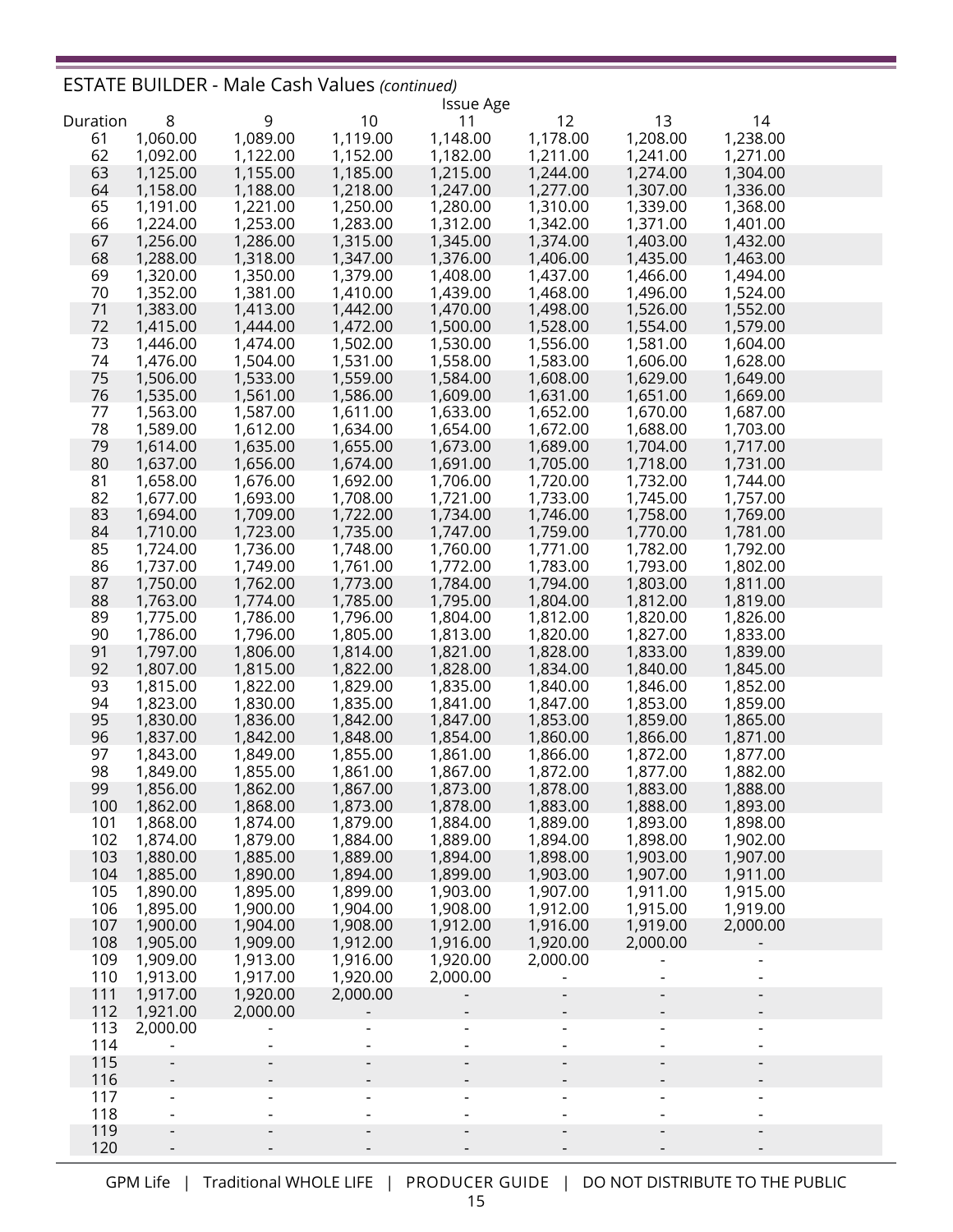|                |                                  | <b>ESTATE BUILDER - Female Cash Values</b> |                                  |                  |                  |                  |                  |                  |
|----------------|----------------------------------|--------------------------------------------|----------------------------------|------------------|------------------|------------------|------------------|------------------|
|                |                                  |                                            |                                  | <b>Issue Age</b> |                  |                  |                  |                  |
| Duration       | 0                                | 1                                          | 2                                | 3                | 4                | 5                | 6                | 7                |
| 1              |                                  |                                            | $\overline{a}$                   |                  |                  |                  |                  |                  |
| $\overline{c}$ |                                  |                                            |                                  |                  |                  |                  |                  |                  |
| $\frac{3}{4}$  | $\overline{\phantom{a}}$<br>3.00 | $\overline{\phantom{a}}$<br>4.00           | $\overline{\phantom{a}}$<br>4.00 | 5.00             | 6.00             | 6.00             | 1.00<br>7.00     | 1.00<br>8.00     |
| 5              | 8.00                             | 9.00                                       | 10.00                            | 11.00            | 11.00            | 12.00            | 13.00            | 14.00            |
| 6              | 13.00                            | 14.00                                      | 15.00                            | 16.00            | 17.00            | 18.00            | 20.00            | 21.00            |
| 7              | 19.00                            | 20.00                                      | 21.00                            | 22.00            | 24.00            | 25.00            | 26.00            | 28.00            |
| 8              | 24.00                            | 26.00                                      | 27.00                            | 29.00            | 30.00            | 32.00            | 33.00            | 35.00            |
| 9              | 30.00                            | 32.00                                      | 33.00                            | 35.00            | 37.00            | 39.00            | 41.00            | 42.00            |
| 10             | 36.00                            | 38.00                                      | 40.00                            | 42.00            | 44.00            | 46.00            | 48.00            | 50.00            |
| 11             | 42.00                            | 44.00                                      | 46.00                            | 49.00            | 51.00            | 53.00            | 56.00            | 58.00            |
| 12             | 48.00                            | 51.00                                      | 53.00                            | 56.00            | 58.00            | 61.00            | 63.00            | 66.00            |
| 13             | 55.00                            | 58.00                                      | 61.00                            | 63.00            | 66.00            | 69.00            | 71.00            | 74.00            |
| 14             | 62.00                            | 65.00                                      | 68.00                            | 71.00            | 74.00            | 77.00            | 79.00            | 83.00            |
| 15             | 69.00                            | 72.00                                      | 75.00                            | 79.00            | 82.00            | 85.00            | 88.00            | 91.00            |
| 16             | 76.00                            | 80.00                                      | 83.00                            | 86.00            | 90.00            | 93.00            | 97.00            | 101.00           |
| 17             | 84.00                            | 88.00                                      | 91.00                            | 94.00            | 98.00            | 102.00           | 106.00           | 110.00           |
| 18             | 92.00                            | 95.00                                      | 99.00                            | 103.00           | 107.00           | 111.00           | 115.00           | 120.00           |
| 19             | 99.00                            | 103.00                                     | 107.00                           | 112.00           | 116.00           | 120.00           | 125.00           | 130.00           |
| 20<br>21       | 107.00<br>116.00                 | 112.00<br>120.00                           | 116.00<br>125.00                 | 121.00<br>130.00 | 125.00<br>135.00 | 130.00<br>140.00 | 135.00<br>145.00 | 140.00<br>151.00 |
| 22             | 124.00                           | 129.00                                     | 134.00                           | 140.00           | 145.00           | 150.00           | 156.00           | 162.00           |
| 23             | 133.00                           | 139.00                                     | 144.00                           | 150.00           | 155.00           | 161.00           | 167.00           | 174.00           |
| 24             | 143.00                           | 148.00                                     | 154.00                           | 160.00           | 166.00           | 172.00           | 179.00           | 186.00           |
| 25             | 152.00                           | 158.00                                     | 164.00                           | 171.00           | 177.00           | 184.00           | 191.00           | 198.00           |
| 26             | 162.00                           | 168.00                                     | 175.00                           | 182.00           | 189.00           | 196.00           | 203.00           | 211.00           |
| 27             | 172.00                           | 179.00                                     | 186.00                           | 193.00           | 200.00           | 208.00           | 216.00           | 224.00           |
| 28             | 183.00                           | 190.00                                     | 197.00                           | 205.00           | 213.00           | 221.00           | 229.00           | 237.00           |
| 29             | 194.00                           | 202.00                                     | 209.00                           | 217.00           | 225.00           | 234.00           | 242.00           | 251.00           |
| 30             | 205.00                           | 213.00                                     | 221.00                           | 230.00           | 238.00           | 247.00           | 256.00           | 266.00           |
| 31             | 217.00                           | 225.00                                     | 234.00                           | 243.00           | 252.00           | 261.00           | 270.00           | 280.00           |
| 32             | 229.00                           | 238.00                                     | 247.00                           | 256.00           | 265.00           | 275.00           | 285.00           | 295.00           |
| 33             | 242.00                           | 251.00                                     | 260.00                           | 270.00           | 280.00           | 290.00           | 300.00           | 311.00           |
| 34<br>35       | 255.00                           | 264.00                                     | 274.00                           | 284.00           | 294.00           | 305.00           | 316.00           | 327.00           |
| 36             | 268.00<br>282.00                 | 278.00<br>292.00                           | 288.00<br>303.00                 | 298.00<br>313.00 | 309.00<br>324.00 | 320.00<br>336.00 | 332.00<br>348.00 | 343.00<br>361.00 |
| 37             | 296.00                           | 306.00                                     | 317.00                           | 329.00           | 340.00           | 353.00           | 365.00           | 378.00           |
| 38             | 310.00                           | 321.00                                     | 333.00                           | 345.00           | 357.00           | 370.00           | 383.00           | 397.00           |
| 39             | 325.00                           | 337.00                                     | 349.00                           | 361.00           | 374.00           | 387.00           | 401.00           | 416.00           |
| 40             | 340.00                           | 352.00                                     | 365.00                           | 378.00           | 391.00           | 405.00           | 420.00           | 435.00           |
| 41             | 356.00                           | 369.00                                     | 382.00                           | 395.00           | 410.00           | 424.00           | 439.00           | 455.00           |
| 42             | 372.00                           | 386.00                                     | 399.00                           | 414.00           | 428.00           | 444.00           | 459.00           | 476.00           |
| 43             | 389.00                           | 403.00                                     | 417.00                           | 432.00           | 448.00           | 464.00           | 480.00           | 497.00           |
| 44             | 406.00                           | 421.00                                     | 436.00                           | 452.00           | 468.00           | 484.00           | 501.00           | 519.00           |
| 45             | 424.00                           | 440.00                                     | 455.00                           | 471.00           | 488.00           | 505.00           | 523.00           | 541.00           |
| 46             | 443.00                           | 459.00                                     | 475.00                           | 492.00           | 509.00           | 527.00           | 545.00           | 564.00           |
| 47             | 462.00                           | 479.00                                     | 495.00                           | 513.00           | 531.00           | 549.00           | 568.00           | 588.00           |
| 48<br>49       | 482.00<br>502.00                 | 499.00<br>520.00                           | 516.00<br>538.00                 | 535.00<br>557.00 | 553.00<br>576.00 | 572.00<br>596.00 | 592.00<br>616.00 | 612.00<br>637.00 |
| 50             | 523.00                           | 541.00                                     | 560.00                           | 580.00           | 599.00           | 620.00           | 641.00           | 663.00           |
| 51             | 544.00                           | 563.00                                     | 583.00                           | 603.00           | 624.00           | 645.00           | 666.00           | 689.00           |
| 52             | 567.00                           | 586.00                                     | 606.00                           | 627.00           | 648.00           | 670.00           | 693.00           | 716.00           |
| 53             | 589.00                           | 610.00                                     | 630.00                           | 652.00           | 674.00           | 696.00           | 719.00           | 743.00           |
| 54             | 612.00                           | 633.00                                     | 655.00                           | 677.00           | 699.00           | 723.00           | 746.00           | 771.00           |
| 55             | 636.00                           | 658.00                                     | 680.00                           | 703.00           | 726.00           | 750.00           | 774.00           | 799.00           |
| 56             | 661.00                           | 683.00                                     | 706.00                           | 729.00           | 753.00           | 777.00           | 802.00           | 828.00           |
| 57             | 686.00                           | 709.00                                     | 732.00                           | 756.00           | 781.00           | 806.00           | 831.00           | 857.00           |
| 58             | 712.00                           | 735.00                                     | 759.00                           | 784.00           | 809.00           | 834.00           | 860.00           | 887.00           |
| 59             | 738.00                           | 762.00                                     | 787.00                           | 812.00           | 837.00           | 863.00           | 890.00           | 917.00           |
| 60             | 765.00                           | 789.00                                     | 814.00                           | 840.00           | 866.00           | 893.00           | 920.00           | 947.00           |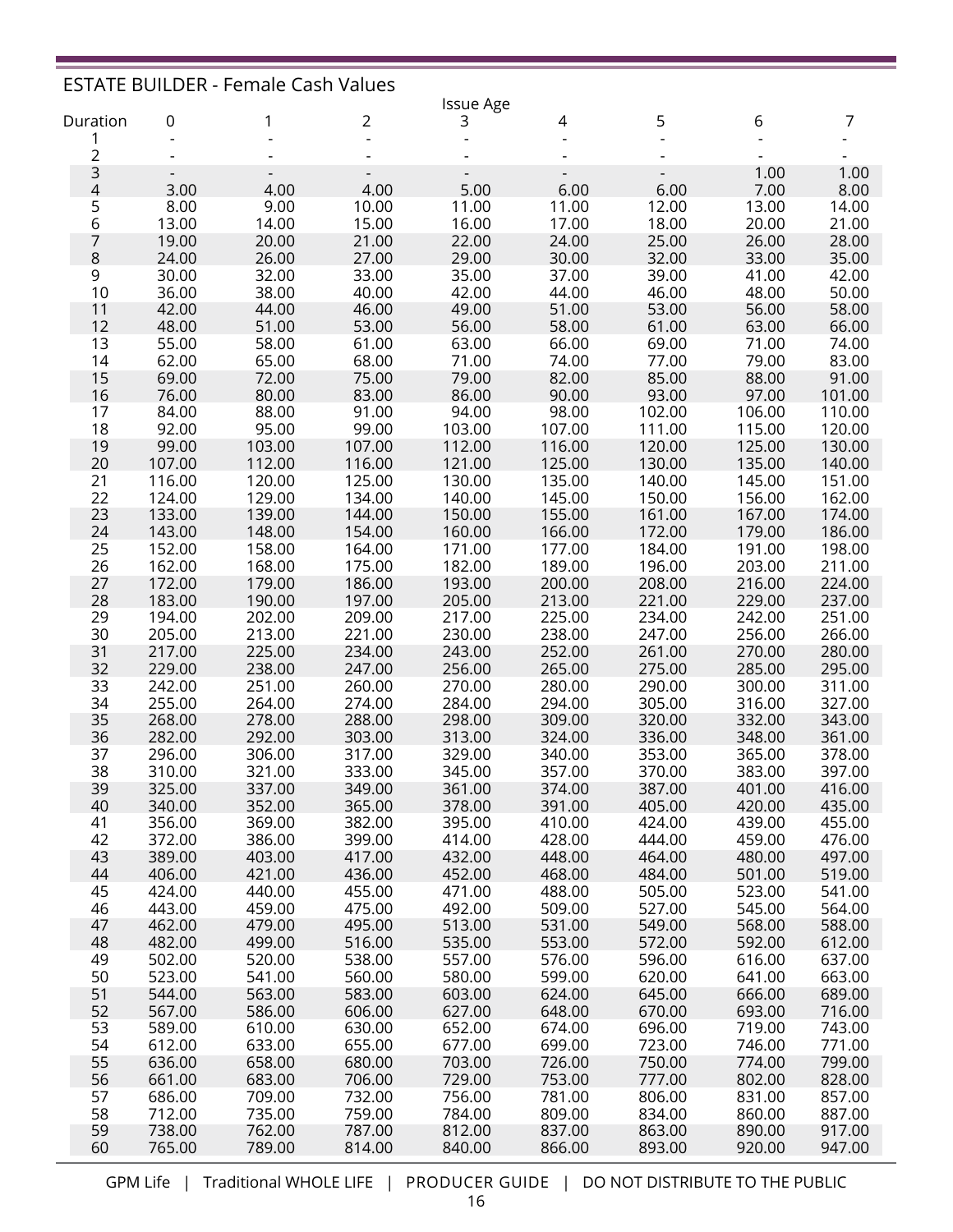|                |                  | <b>ESTATE BUILDER - Female Cash Values (continued)</b> |                  | <b>Issue Age</b> |                  |                    |                      |  |
|----------------|------------------|--------------------------------------------------------|------------------|------------------|------------------|--------------------|----------------------|--|
| Duration       | 8                | 9                                                      | 10               | 11               | 12               | 13                 | 14                   |  |
| 1              |                  |                                                        |                  |                  |                  |                    |                      |  |
| $\overline{c}$ |                  |                                                        |                  |                  |                  |                    |                      |  |
| 3<br>4         | 2.00             | 2.00                                                   | 3.00             | 3.00             | 4.00             | 4.00               | 4.00                 |  |
|                | 8.00             | 9.00                                                   | 10.00            | 10.00            | 11.00            | 12.00              | 12.00                |  |
| $\frac{5}{6}$  | 15.00            | 16.00                                                  | 17.00            | 18.00            | 19.00            | 20.00              | 20.00                |  |
|                | 22.00            | 23.00                                                  | 24.00            | 26.00            | 27.00            | 28.00              | 29.00                |  |
| 7<br>8         | 29.00<br>37.00   | 31.00<br>38.00                                         | 32.00<br>40.00   | 34.00<br>42.00   | 35.00<br>43.00   | 36.00<br>45.00     | 37.00<br>47.00       |  |
| 9              | 44.00            | 46.00                                                  | 48.00            | 50.00            | 52.00            | 54.00              | 56.00                |  |
| 10             | 52.00            | 54.00                                                  | 56.00            | 58.00            | 61.00            | 63.00              | 65.00                |  |
| 11             | 60.00            | 62.00                                                  | 65.00            | 67.00            | 70.00            | 73.00              | 75.00                |  |
| 12             | 68.00            | 71.00                                                  | 74.00            | 77.00            | 80.00            | 83.00              | 86.00                |  |
| 13             | 77.00            | 80.00                                                  | 83.00            | 86.00            | 89.00            | 93.00              | 96.00                |  |
| 14             | 86.00            | 89.00                                                  | 93.00            | 96.00            | 100.00           | 103.00             | 107.00               |  |
| 15             | 95.00            | 99.00                                                  | 102.00           | 106.00           | 110.00           | 115.00             | 119.00               |  |
| 16             | 104.00           | 108.00                                                 | 112.00           | 117.00           | 121.00           | 126.00             | 131.00               |  |
| 17             | 114.00           | 118.00                                                 | 123.00           | 128.00           | 133.00           | 138.00             | 143.00               |  |
| 18             | 124.00           | 129.00                                                 | 134.00           | 139.00           | 144.00           | 150.00             | 156.00               |  |
| 19             | 135.00           | 140.00                                                 | 145.00           | 151.00           | 157.00           | 163.00             | 169.00               |  |
| 20             | 146.00           | 151.00                                                 | 157.00           | 163.00           | 169.00           | 176.00             | 182.00               |  |
| 21             | 157.00           | 163.00                                                 | 169.00           | 175.00           | 182.00           | 189.00             | 196.00               |  |
| 22             | 168.00           | 175.00                                                 | 181.00           | 188.00           | 195.00           | 203.00             | 210.00               |  |
| 23<br>24       | 180.00<br>193.00 | 187.00<br>200.00                                       | 194.00<br>208.00 | 202.00<br>215.00 | 209.00<br>223.00 | 217.00<br>231.00   | 225.00               |  |
| 25             | 206.00           | 213.00                                                 | 221.00           | 229.00           | 238.00           | 246.00             | 240.00<br>255.00     |  |
| 26             | 219.00           | 227.00                                                 | 235.00           | 244.00           | 253.00           | 262.00             | 271.00               |  |
| 27             | 232.00           | 241.00                                                 | 250.00           | 259.00           | 268.00           | 278.00             | 288.00               |  |
| 28             | 246.00           | 255.00                                                 | 264.00           | 274.00           | 284.00           | 294.00             | 304.00               |  |
| 29             | 260.00           | 270.00                                                 | 280.00           | 290.00           | 300.00           | 311.00             | 322.00               |  |
| 30             | 275.00           | 285.00                                                 | 295.00           | 306.00           | 317.00           | 328.00             | 340.00               |  |
| 31             | 290.00           | 301.00                                                 | 311.00           | 323.00           | 334.00           | 346.00             | 359.00               |  |
| 32             | 306.00           | 317.00                                                 | 328.00           | 340.00           | 352.00           | 365.00             | 378.00               |  |
| 33             | 322.00           | 333.00                                                 | 345.00           | 358.00           | 371.00           | 384.00             | 398.00               |  |
| 34             | 339.00           | 351.00                                                 | 363.00           | 376.00           | 390.00           | 404.00             | 419.00               |  |
| 35             | 356.00           | 369.00                                                 | 382.00           | 396.00           | 410.00           | 425.00             | 440.00               |  |
| 36             | 374.00           | 387.00                                                 | 401.00           | 415.00           | 430.00           | 446.00             | 462.00               |  |
| 37             | 392.00           | 406.00                                                 | 421.00           | 436.00           | 451.00           | 467.00             | 484.00               |  |
| 38             | 411.00           | 426.00                                                 | 441.00           | 457.00           | 473.00           | 490.00             | 507.00               |  |
| 39<br>40       | 430.00<br>451.00 | 446.00<br>467.00                                       | 462.00<br>483.00 | 478.00<br>500.00 | 495.00<br>518.00 | 513.00<br>536.00   | 531.00<br>555.00     |  |
| 41             | 471.00           | 488.00                                                 | 505.00           | 523.00           | 541.00           | 560.00             | 580.00               |  |
| 42             | 493.00           | 510.00                                                 | 528.00           | 546.00           | 565.00           | 585.00             | 605.00               |  |
| 43             | 514.00           | 533.00                                                 | 551.00           | 570.00           | 590.00           | 610.00             | 631.00               |  |
| 44             | 537.00           | 556.00                                                 | 575.00           | 595.00           | 615.00           | 636.00             | 658.00               |  |
| 45             | 560.00           | 580.00                                                 | 600.00           | 620.00           | 641.00           | 663.00             | 685.00               |  |
| 46             | 584.00           | 604.00                                                 | 625.00           | 646.00           | 668.00           | 690.00             | 713.00               |  |
| 47             | 608.00           | 629.00                                                 | 650.00           | 672.00           | 695.00           | 718.00             | 742.00               |  |
| 48             | 633.00           | 655.00                                                 | 677.00           | 699.00           | 723.00           | 746.00             | 771.00               |  |
| 49             | 659.00           | 681.00                                                 | 704.00           | 727.00           | 751.00           | 775.00             | 800.00               |  |
| 50             | 685.00           | 708.00                                                 | 731.00           | 755.00           | 780.00           | 805.00             | 830.00               |  |
| 51             | 712.00           | 735.00                                                 | 759.00           | 784.00           | 809.00           | 834.00             | 860.00               |  |
| 52             | 739.00           | 763.00                                                 | 788.00           | 813.00           | 839.00           | 865.00             | 891.00               |  |
| 53             | 767.00           | 792.00                                                 | 817.00           | 843.00           | 869.00           | 895.00             | 922.00               |  |
| 54             | 795.00           | 821.00                                                 | 846.00           | 873.00           | 899.00           | 926.00             | 954.00               |  |
| 55<br>56       | 824.00           | 850.00                                                 | 876.00           | 903.00           | 930.00           | 958.00             | 986.00               |  |
| 57             | 854.00<br>883.00 | 880.00<br>910.00                                       | 907.00<br>937.00 | 934.00<br>965.00 | 962.00<br>993.00 | 989.00<br>1,021.00 | 1,018.00<br>1,050.00 |  |
| 58             | 914.00           | 941.00                                                 | 968.00           | 997.00           | 1,025.00         | 1,054.00           | 1,083.00             |  |
| 59             | 944.00           | 972.00                                                 | 1,000.00         | 1,028.00         | 1,057.00         | 1,086.00           | 1,116.00             |  |
| 60             | 975.00           | 1,003.00                                               | 1,031.00         | 1,060.00         | 1,089.00         | 1,119.00           | 1,149.00             |  |
|                |                  |                                                        |                  |                  |                  |                    |                      |  |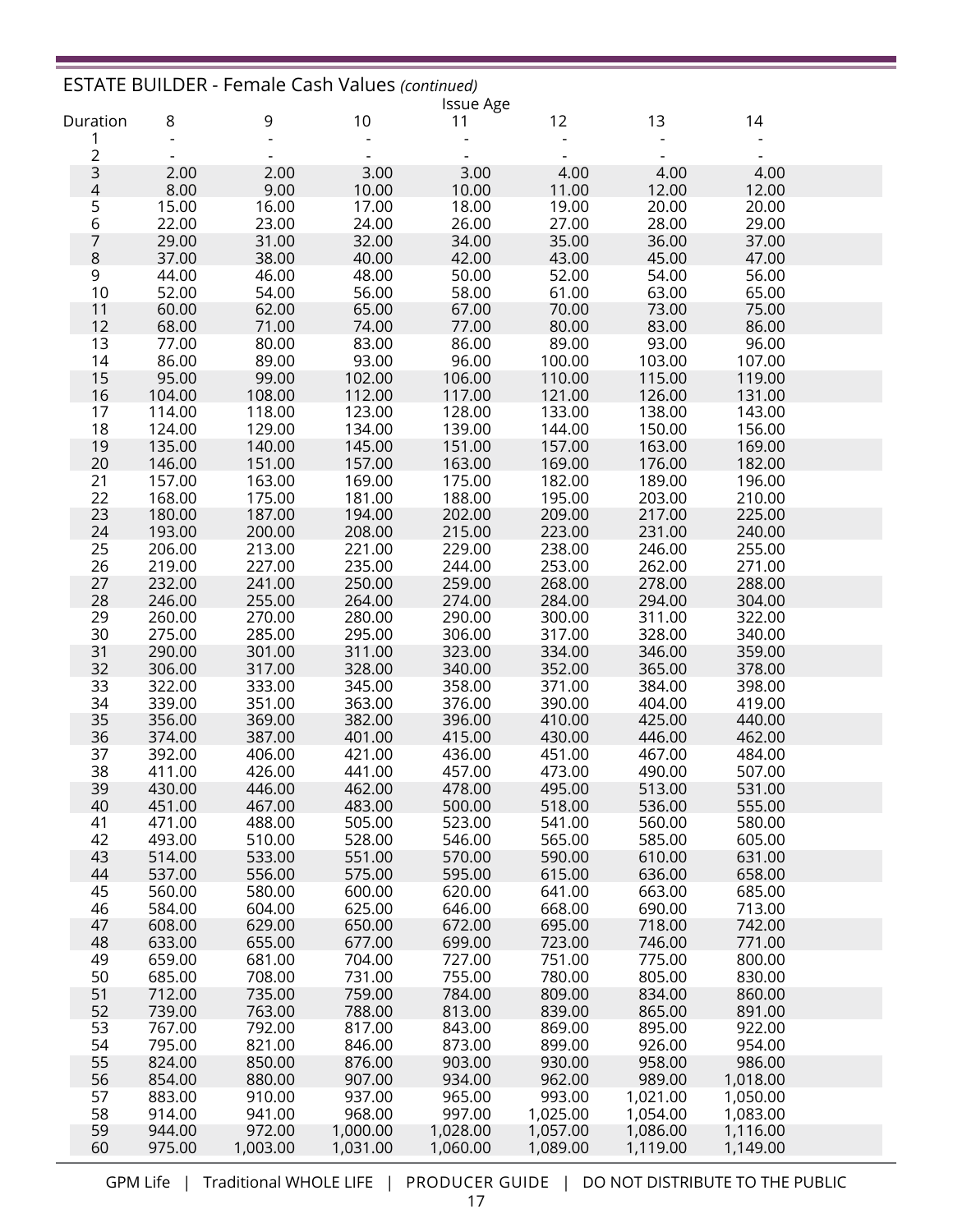## ESTATE BUILDER - Female Cash Values *(continued)*

|          |             |          |                | <b>Issue Age</b> |          |          |          |                      |
|----------|-------------|----------|----------------|------------------|----------|----------|----------|----------------------|
| Duration | $\mathbf 0$ | 1        | $\overline{2}$ | 3                | 4        | 5        | 6        | 7                    |
| 61       | 792.00      | 817.00   | 843.00         | 869.00           | 896.00   | 923.00   | 950.00   | 978.00               |
| 62       | 820.00      | 846.00   | 872.00         | 898.00           | 925.00   | 953.00   | 981.00   | 1,009.00             |
| 63       | 848.00      | 874.00   | 901.00         | 928.00           | 956.00   | 984.00   | 1,012.00 | 1,040.00             |
| 64       | 877.00      | 904.00   | 931.00         | 958.00           | 986.00   | 1,014.00 | 1,043.00 | 1,072.00             |
| 65       | 906.00      | 933.00   | 961.00         | 989.00           | 1,017.00 | 1,046.00 | 1,075.00 | 1,104.00             |
| 66       | 935.00      | 963.00   | 991.00         | 1,019.00         | 1,048.00 | 1,077.00 | 1,106.00 | 1,136.00             |
| 67       | 965.00      | 993.00   | 1,022.00       | 1,050.00         | 1,079.00 | 1,109.00 | 1,138.00 | 1,168.00             |
| 68       | 996.00      | 1,024.00 | 1,053.00       | 1,082.00         | 1,111.00 | 1,141.00 | 1,171.00 | 1,201.00             |
| 69       | 1,026.00    | 1,055.00 | 1,084.00       | 1,113.00         | 1,143.00 | 1,173.00 | 1,203.00 | 1,233.00             |
| 70       | 1,057.00    | 1,086.00 | 1,115.00       | 1,145.00         | 1,175.00 | 1,205.00 | 1,235.00 | 1,266.00             |
| 71       | 1,088.00    | 1,117.00 | 1,147.00       | 1,177.00         | 1,207.00 | 1,237.00 | 1,268.00 | 1,298.00             |
| 72       | 1,119.00    | 1,149.00 | 1,179.00       | 1,209.00         | 1,239.00 | 1,270.00 | 1,300.00 | 1,331.00             |
| 73       | 1,151.00    | 1,181.00 | 1,211.00       | 1,241.00         | 1,272.00 | 1,302.00 | 1,333.00 | 1,363.00             |
| 74       | 1,183.00    | 1,213.00 | 1,243.00       | 1,274.00         | 1,304.00 | 1,334.00 | 1,365.00 | 1,395.00             |
| 75       | 1,215.00    | 1,245.00 | 1,275.00       | 1,306.00         | 1,336.00 | 1,366.00 | 1,396.00 | 1,426.00             |
| 76       | 1,247.00    | 1,277.00 | 1,307.00       | 1,338.00         | 1,368.00 | 1,398.00 | 1,428.00 | 1,456.00             |
| 77       | 1,279.00    | 1,309.00 | 1,339.00       | 1,370.00         | 1,400.00 | 1,429.00 | 1,458.00 | 1,486.00             |
| 78       | 1,310.00    | 1,341.00 | 1,371.00       | 1,401.00         | 1,431.00 | 1,459.00 | 1,488.00 | 1,515.00             |
| 79       | 1,342.00    | 1,373.00 | 1,402.00       | 1,432.00         | 1,461.00 | 1,489.00 | 1,516.00 | 1,543.00             |
| 80       | 1,374.00    | 1,404.00 | 1,433.00       | 1,462.00         | 1,490.00 | 1,518.00 | 1,544.00 | 1,569.00             |
| 81       | 1,405.00    | 1,435.00 | 1,464.00       | 1,492.00         | 1,519.00 | 1,545.00 | 1,570.00 | 1,594.00             |
| 82       | 1,436.00    | 1,465.00 | 1,493.00       | 1,520.00         | 1,546.00 | 1,571.00 | 1,595.00 | 1,617.00             |
| 83       | 1,466.00    | 1,494.00 | 1,521.00       | 1,547.00         | 1,572.00 | 1,596.00 | 1,619.00 | 1,640.00             |
| 84       | 1,495.00    | 1,522.00 | 1,548.00       | 1,573.00         | 1,597.00 | 1,620.00 | 1,641.00 | 1,661.00             |
| 85       | 1,523.00    | 1,550.00 | 1,574.00       | 1,598.00         | 1,621.00 | 1,642.00 | 1,662.00 | 1,680.00             |
| 86       | 1,550.00    | 1,575.00 | 1,599.00       | 1,622.00         | 1,643.00 | 1,663.00 | 1,681.00 | 1,699.00             |
| 87       | 1,576.00    | 1,600.00 | 1,622.00       | 1,644.00         | 1,663.00 | 1,682.00 | 1,700.00 | 1,717.00             |
| 88       | 1,601.00    | 1,623.00 | 1,644.00       | 1,664.00         | 1,683.00 | 1,701.00 | 1,718.00 | 1,734.00             |
| 89       | 1,624.00    | 1,645.00 | 1,665.00       | 1,684.00         | 1,701.00 | 1,718.00 | 1,735.00 | 1,750.00             |
| 90       | 1,646.00    | 1,666.00 | 1,685.00       | 1,702.00         | 1,719.00 | 1,735.00 | 1,751.00 | 1,766.00             |
| 91       | 1,667.00    | 1,685.00 | 1,703.00       | 1,720.00         | 1,736.00 | 1,752.00 | 1,766.00 | 1,780.00             |
| 92       | 1,686.00    | 1,704.00 | 1,720.00       | 1,737.00         | 1,752.00 | 1,767.00 | 1,780.00 | 1,792.00             |
| 93       | 1,704.00    | 1,721.00 | 1,737.00       | 1,753.00         | 1,767.00 | 1,781.00 | 1,793.00 | 1,803.00             |
| 94       | 1,722.00    | 1,738.00 | 1,754.00       | 1,768.00         | 1,781.00 | 1,793.00 | 1,804.00 | 1,813.00             |
| 95       | 1,739.00    | 1,754.00 | 1,769.00       | 1,782.00         | 1,794.00 | 1,805.00 | 1,814.00 | 1,822.00             |
| 96       | 1,755.00    | 1,769.00 | 1,782.00       | 1,794.00         | 1,805.00 | 1,814.00 | 1,823.00 | 1,830.00             |
| 97       | 1,770.00    | 1,783.00 | 1,795.00       | 1,806.00         | 1,815.00 | 1,823.00 | 1,831.00 | 1,837.00             |
| 98       | 1,783.00    | 1,795.00 | 1,806.00       | 1,815.00         | 1,824.00 | 1,831.00 | 1,838.00 | 1,844.00             |
| 99       | 1,796.00    | 1,806.00 | 1,816.00       | 1,824.00         | 1,832.00 | 1,838.00 | 1,844.00 | 1,850.00             |
| 100      | 1,807.00    | 1,816.00 | 1,825.00       | 1,832.00         | 1,839.00 | 1,845.00 | 1,851.00 | 1,857.00             |
| 101      | 1,817.00    | 1,825.00 | 1,832.00       | 1,839.00         | 1,845.00 | 1,851.00 | 1,857.00 | 1,863.00             |
| 102      | 1,825.00    | 1,833.00 | 1,839.00       | 1,845.00         | 1,852.00 | 1,858.00 | 1,864.00 | 1,870.00             |
| 103      | 1,833.00    | 1,840.00 | 1,846.00       | 1,852.00         | 1,858.00 | 1,864.00 | 1,870.00 | 1,875.00             |
| 104      | 1,840.00    | 1,846.00 | 1,852.00       | 1,858.00         | 1,864.00 | 1,870.00 | 1,876.00 | 1,881.00             |
| 105      | 1,847.00    | 1,853.00 | 1,859.00       | 1,865.00         | 1,871.00 | 1,876.00 | 1,881.00 |                      |
|          |             |          |                | 1,871.00         | 1,876.00 |          | 1,887.00 | 1,886.00<br>1,892.00 |
| 106      | 1,853.00    | 1,859.00 | 1,865.00       | 1,877.00         |          | 1,882.00 |          |                      |
| 107      | 1,859.00    | 1,865.00 | 1,871.00       |                  | 1,882.00 | 1,887.00 | 1,892.00 | 1,897.00             |
| 108      | 1,866.00    | 1,871.00 | 1,877.00       | 1,882.00         | 1,887.00 | 1,892.00 | 1,897.00 | 1,901.00             |
| 109      | 1,872.00    | 1,877.00 | 1,883.00       | 1,888.00         | 1,893.00 | 1,897.00 | 1,902.00 | 1,906.00             |
| 110      | 1,878.00    | 1,883.00 | 1,888.00       | 1,893.00         | 1,897.00 | 1,902.00 | 1,906.00 | 1,910.00             |
| 111      | 1,883.00    | 1,888.00 | 1,893.00       | 1,898.00         | 1,902.00 | 1,906.00 | 1,911.00 | 1,914.00             |
| 112      | 1,888.00    | 1,893.00 | 1,898.00       | 1,902.00         | 1,907.00 | 1,911.00 | 1,915.00 | 1,918.00             |
| 113      | 1,894.00    | 1,898.00 | 1,903.00       | 1,907.00         | 1,911.00 | 1,915.00 | 1,919.00 | 1,922.00             |
| 114      | 1,898.00    | 1,903.00 | 1,907.00       | 1,911.00         | 1,915.00 | 1,919.00 | 1,922.00 | 2,000.00             |
| 115      | 1,903.00    | 1,907.00 | 1,911.00       | 1,915.00         | 1,919.00 | 1,923.00 | 2,000.00 |                      |
| 116      | 1,908.00    | 1,912.00 | 1,916.00       | 1,919.00         | 1,923.00 | 2,000.00 |          |                      |
| 117      | 1,912.00    | 1,916.00 | 1,919.00       | 1,923.00         | 2,000.00 |          |          |                      |
| 118      | 1,916.00    | 1,920.00 | 1,923.00       | 2,000.00         |          |          |          |                      |
| 119      | 1,920.00    | 1,923.00 | 2,000.00       |                  |          |          |          |                      |
| 120      | 1,923.00    | 2,000.00 |                |                  |          |          |          |                      |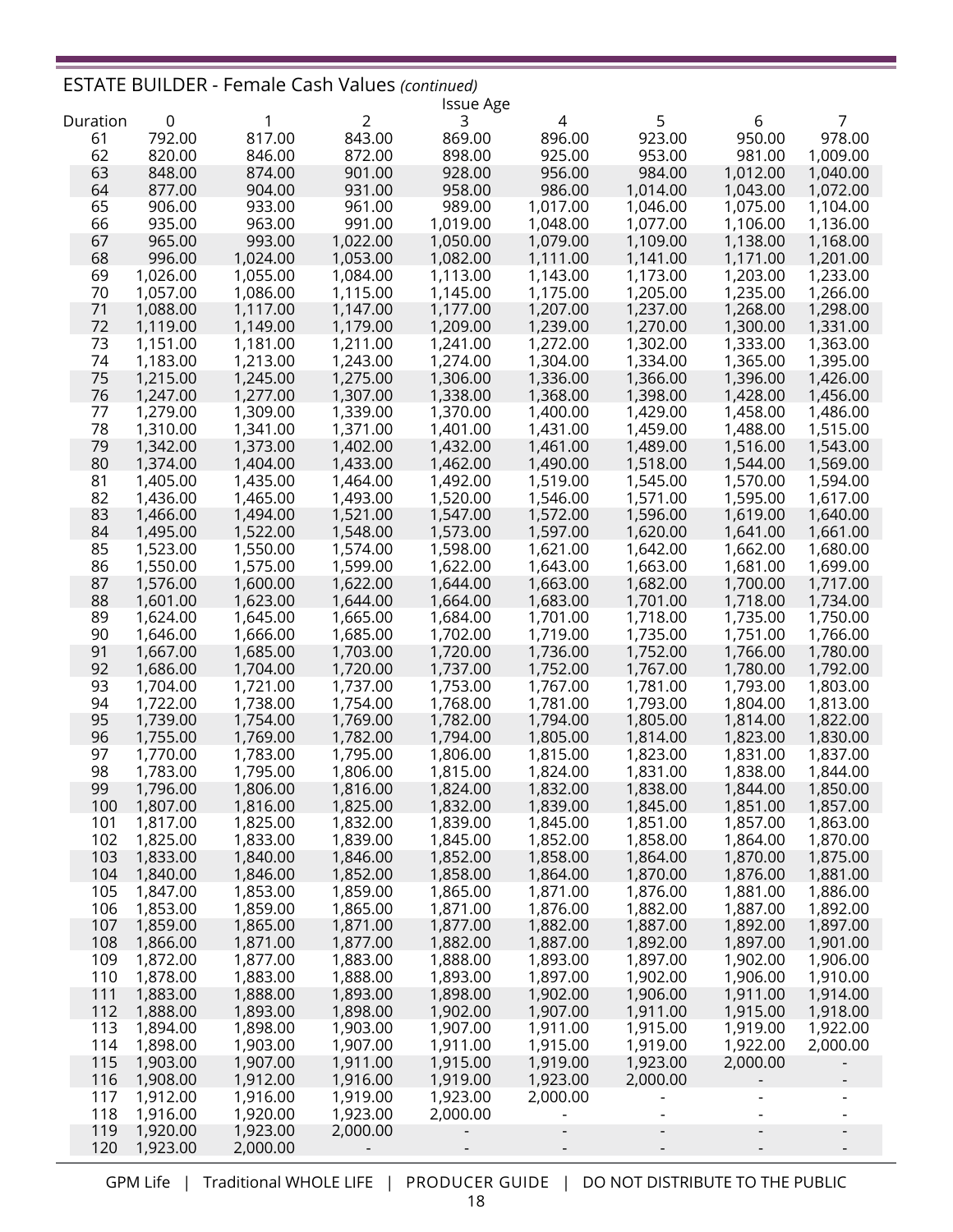## ESTATE BUILDER - Female Cash Values *(continued)*

|          |          |          |          | <b>Issue Age</b>     |                          |                          |                          |  |
|----------|----------|----------|----------|----------------------|--------------------------|--------------------------|--------------------------|--|
| Duration | 8        | 9        | 10       | 11                   | 12                       | 13                       | 14                       |  |
| 61       | 1,006.00 | 1,035.00 | 1,063.00 | 1,093.00             | 1,122.00                 | 1,152.00                 | 1,182.00                 |  |
| 62       | 1,038.00 | 1,066.00 | 1,096.00 | 1,125.00             | 1,155.00                 | 1,185.00                 | 1,215.00                 |  |
| 63       | 1,069.00 | 1,098.00 | 1,128.00 | 1,158.00             | 1,188.00                 | 1,218.00                 | 1,249.00                 |  |
| 64       | 1,101.00 | 1,131.00 | 1,161.00 | 1,191.00             | 1,221.00                 | 1,251.00                 | 1,282.00                 |  |
| 65       | 1,133.00 | 1,163.00 | 1,193.00 | 1,224.00             | 1,254.00                 | 1,284.00                 | 1,315.00                 |  |
| 66       | 1,166.00 | 1,196.00 | 1,226.00 | 1,257.00             | 1,287.00                 | 1,317.00                 | 1,348.00                 |  |
| 67       | 1,198.00 | 1,229.00 | 1,259.00 | 1,289.00             | 1,320.00                 | 1,350.00                 | 1,380.00                 |  |
| 68       | 1,231.00 | 1,261.00 | 1,292.00 | 1,322.00             | 1,353.00                 | 1,383.00                 | 1,412.00                 |  |
| 69       | 1,264.00 | 1,294.00 | 1,325.00 | 1,355.00             | 1,385.00                 | 1,415.00                 | 1,444.00                 |  |
| 70       | 1,296.00 | 1,327.00 | 1,357.00 | 1,387.00             | 1,417.00                 | 1,446.00                 | 1,474.00                 |  |
| 71       | 1,329.00 | 1,359.00 | 1,389.00 | 1,419.00             | 1,448.00                 | 1,476.00                 | 1,504.00                 |  |
| 72       | 1,361.00 | 1,391.00 | 1,421.00 | 1,450.00             | 1,478.00                 | 1,505.00                 | 1,532.00                 |  |
| 73       | 1,393.00 | 1,422.00 | 1,451.00 | 1,480.00             | 1,507.00                 | 1,534.00                 | 1,559.00                 |  |
| 74       | 1,424.00 | 1,453.00 | 1,481.00 | 1,509.00             | 1,535.00                 | 1,560.00                 | 1,584.00                 |  |
| 75       | 1,455.00 | 1,483.00 | 1,510.00 | 1,537.00             | 1,562.00                 | 1,586.00                 | 1,608.00                 |  |
| 76       | 1,485.00 | 1,512.00 | 1,538.00 | 1,563.00             | 1,587.00                 | 1,610.00                 | 1,631.00                 |  |
| 77       | 1,514.00 | 1,540.00 | 1,565.00 | 1,589.00             | 1,611.00                 | 1,633.00                 | 1,653.00                 |  |
| 78       | 1,541.00 | 1,566.00 | 1,590.00 | 1,613.00             | 1,634.00                 | 1,654.00                 | 1,673.00                 |  |
| 79       | 1,568.00 | 1,591.00 | 1,614.00 | 1,635.00             | 1,655.00                 | 1,674.00                 | 1,692.00                 |  |
| 80       | 1,593.00 | 1,615.00 | 1,636.00 | 1,656.00             | 1,675.00                 | 1,693.00                 | 1,710.00                 |  |
| 81       | 1,616.00 | 1,638.00 | 1,658.00 | 1,676.00             | 1,694.00                 | 1,711.00                 | 1,728.00                 |  |
| 82       | 1,639.00 | 1,659.00 | 1,678.00 | 1,695.00             | 1,712.00                 | 1,729.00                 | 1,744.00                 |  |
| 83       | 1,660.00 | 1,679.00 | 1,696.00 | 1,713.00             | 1,730.00                 | 1,745.00                 | 1,760.00                 |  |
| 84       | 1,680.00 | 1,697.00 | 1,714.00 | 1,731.00             | 1,746.00                 | 1,761.00                 | 1,774.00                 |  |
| 85       |          |          | 1,731.00 |                      |                          |                          | 1,787.00                 |  |
| 86       | 1,698.00 | 1,715.00 | 1,748.00 | 1,747.00<br>1,763.00 | 1,762.00<br>1,776.00     | 1,775.00                 | 1,799.00                 |  |
|          | 1,716.00 | 1,732.00 |          |                      |                          | 1,788.00                 |                          |  |
| 87       | 1,733.00 | 1,749.00 | 1,763.00 | 1,777.00             | 1,789.00                 | 1,800.00                 | 1,809.00                 |  |
| 88       | 1,750.00 | 1,764.00 | 1,778.00 | 1,790.00             | 1,800.00                 | 1,810.00                 | 1,818.00                 |  |
| 89       | 1,765.00 | 1,778.00 | 1,790.00 | 1,801.00             | 1,810.00                 | 1,819.00                 | 1,826.00                 |  |
| 90       | 1,779.00 | 1,791.00 | 1,802.00 | 1,811.00             | 1,819.00                 | 1,827.00                 | 1,833.00                 |  |
| 91       | 1,792.00 | 1,802.00 | 1,812.00 | 1,820.00             | 1,827.00                 | 1,834.00                 | 1,840.00                 |  |
| 92       | 1,803.00 | 1,812.00 | 1,821.00 | 1,828.00             | 1,835.00                 | 1,841.00                 | 1,847.00                 |  |
| 93       | 1,813.00 | 1,821.00 | 1,829.00 | 1,835.00             | 1,841.00                 | 1,847.00                 | 1,854.00                 |  |
| 94       | 1,822.00 | 1,829.00 | 1,836.00 | 1,842.00             | 1,848.00                 | 1,854.00                 | 1,860.00                 |  |
| 95       | 1,830.00 | 1,836.00 | 1,842.00 | 1,848.00             | 1,855.00                 | 1,861.00                 | 1,866.00                 |  |
| 96       | 1,837.00 | 1,843.00 | 1,849.00 | 1,855.00             | 1,861.00                 | 1,867.00                 | 1,872.00                 |  |
| 97       | 1,843.00 | 1,849.00 | 1,856.00 | 1,862.00             | 1,867.00                 | 1,873.00                 | 1,878.00                 |  |
| 98       | 1,850.00 | 1,856.00 | 1,862.00 | 1,868.00             | 1,873.00                 | 1,879.00                 | 1,884.00                 |  |
| 99       | 1,857.00 | 1,863.00 | 1,868.00 | 1,874.00             | 1,879.00                 | 1,884.00                 | 1,889.00                 |  |
| 100      | 1,863.00 | 1,869.00 | 1,874.00 | 1,880.00             | 1,885.00                 | 1,890.00                 | 1,894.00                 |  |
| 101      | 1,869.00 | 1,875.00 | 1,880.00 | 1,885.00             | 1,890.00                 | 1,895.00                 | 1,899.00                 |  |
| 102      | 1,875.00 | 1,880.00 | 1,885.00 | 1,890.00             | 1,895.00                 | 1,899.00                 | 1,904.00                 |  |
| 103      | 1,881.00 | 1,886.00 | 1,891.00 | 1,895.00             | 1,900.00                 | 1,904.00                 | 1,908.00                 |  |
| 104      | 1,886.00 | 1,891.00 | 1,896.00 | 1,900.00             | 1,904.00                 | 1,908.00                 | 1,912.00                 |  |
| 105      | 1,891.00 | 1,896.00 | 1,900.00 | 1,905.00             | 1,909.00                 | 1,913.00                 | 1,916.00                 |  |
| 106      | 1,896.00 | 1,901.00 | 1,905.00 | 1,909.00             | 1,913.00                 | 1,917.00                 | 1,920.00                 |  |
| 107      | 1,901.00 | 1,905.00 | 1,909.00 | 1,913.00             | 1,917.00                 | 1,921.00                 | 2,000.00                 |  |
| 108      | 1,906.00 | 1,910.00 | 1,914.00 | 1,917.00             | 1,921.00                 | 2,000.00                 |                          |  |
| 109      | 1,910.00 | 1,914.00 | 1,918.00 | 1,921.00             | 2,000.00                 |                          |                          |  |
| 110      | 1,914.00 | 1,918.00 | 1,921.00 | 2,000.00             |                          |                          |                          |  |
| 111      | 1,918.00 | 1,922.00 | 2,000.00 |                      |                          | $\overline{\phantom{a}}$ | $\overline{\phantom{a}}$ |  |
| 112      | 1,922.00 | 2,000.00 |          |                      |                          |                          |                          |  |
| 113      | 2,000.00 |          |          |                      |                          |                          | $\overline{\phantom{0}}$ |  |
| 114      |          |          |          |                      | $\overline{\phantom{0}}$ |                          | $\overline{\phantom{a}}$ |  |
| 115      |          |          |          |                      | -                        |                          | -                        |  |
| 116      |          |          |          |                      |                          |                          |                          |  |
| 117      |          |          |          |                      |                          |                          |                          |  |
| 118      |          |          |          |                      |                          |                          |                          |  |
| 119      |          |          |          |                      |                          |                          |                          |  |
| 120      |          |          |          |                      |                          |                          |                          |  |
|          |          |          |          |                      |                          |                          |                          |  |